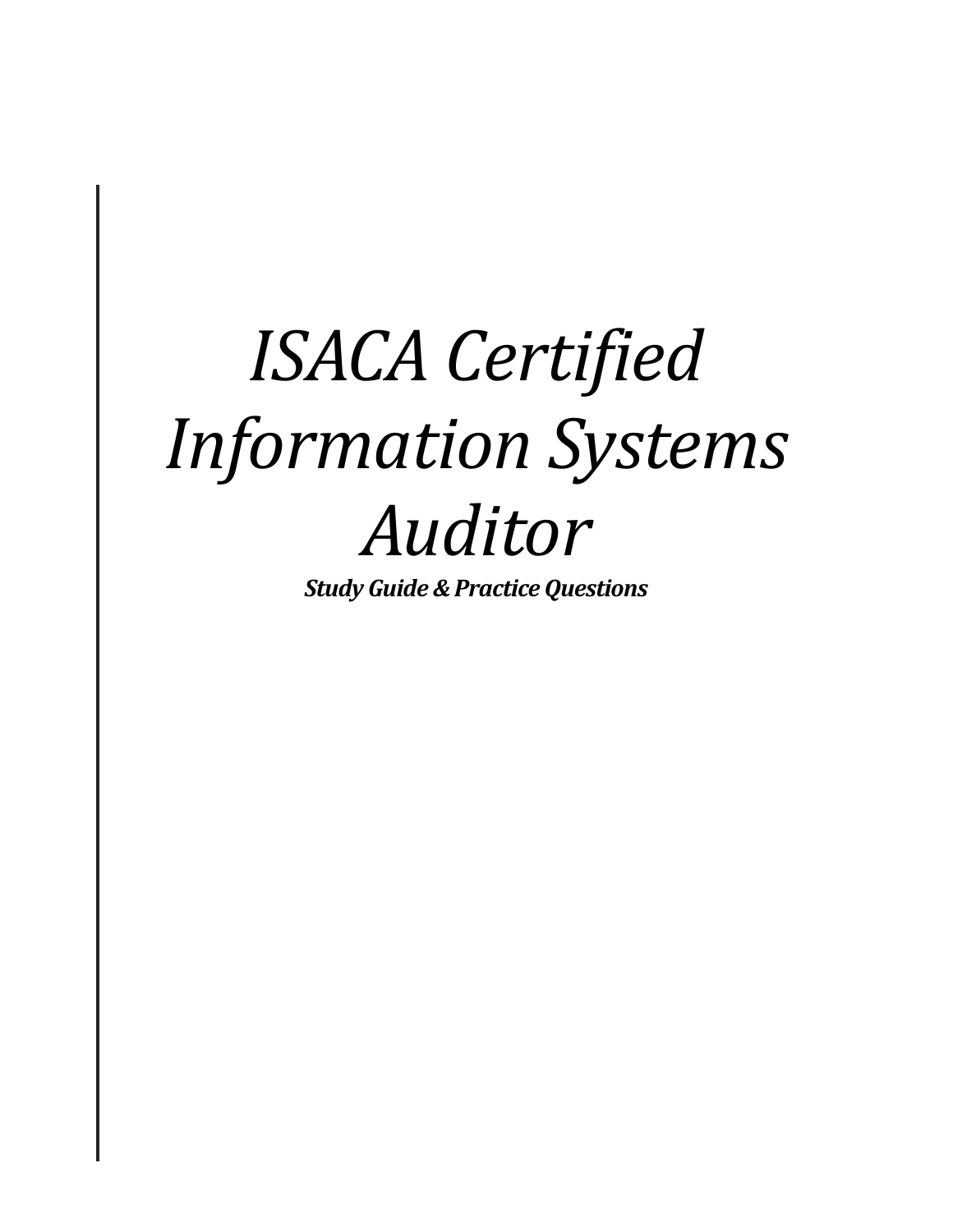# **Table of Contents**

| Information Systems Acquisition, Development, and Implementation  10 |  |
|----------------------------------------------------------------------|--|
|                                                                      |  |
|                                                                      |  |
|                                                                      |  |
|                                                                      |  |
|                                                                      |  |
|                                                                      |  |
|                                                                      |  |
|                                                                      |  |
|                                                                      |  |
|                                                                      |  |
|                                                                      |  |
|                                                                      |  |
|                                                                      |  |
|                                                                      |  |
|                                                                      |  |
|                                                                      |  |
|                                                                      |  |
|                                                                      |  |
|                                                                      |  |
|                                                                      |  |
|                                                                      |  |
|                                                                      |  |
|                                                                      |  |
|                                                                      |  |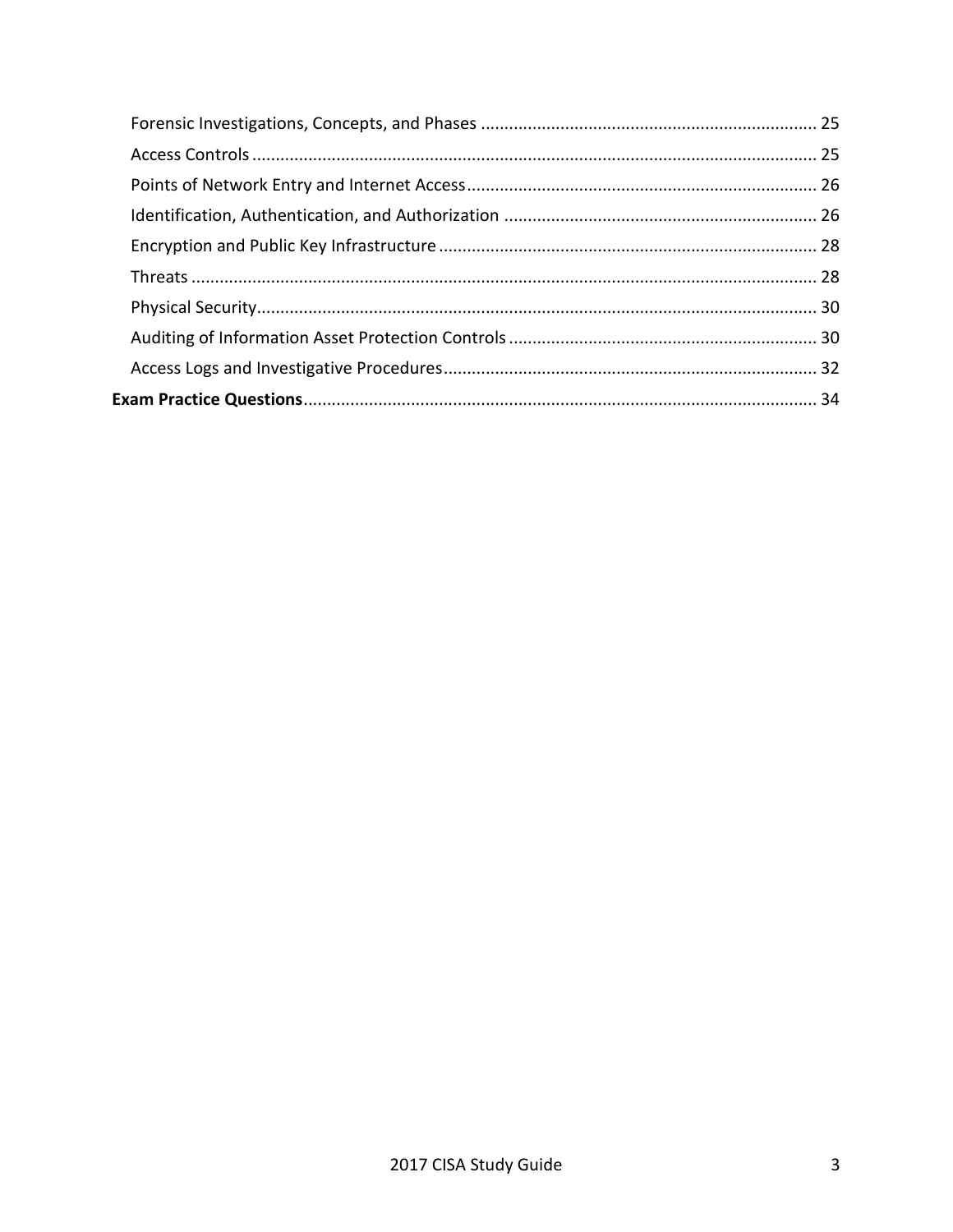# <span id="page-3-0"></span>**The Process of Auditing Information Systems**

The first domain of the CISA exam is the process of auditing information systems. It accounts for 21% of the questions on the exam and is the second largest domain on the exam. Particular attention should be paid to the process of building an audit program, the functions it supports, and the roles it plays within the organization.

For an organization, having a charter, or written purpose statement, is critical for the internal audit function. This function should have independence and top-level support from within the organization. It should also be aligned with the overall goals and objectives of the organization.

The ISACA auditing standards framework defines the mandatory audit standards and guidelines that facilitate consistent and comprehensive audits. The Information Technology Assurance Framework (ITAF) contains elements of both COBIT and ISACA auditing standards and guidelines—this framework is to be used as a comprehensive guide for instituting the assurance framework within and organization.

#### <span id="page-3-1"></span>**Risk Analysis**

Risk analysis is a critical part of auditing. It should be done initially in order to help the IS auditor determine what warrants further investigation and to help them better structure an audit plan. ISACA provides the Risk IT Framework to help determine the processes of governing, evaluating, and responding to risks within an organization.

Controls within an organization come in many forms such as policies, procedures, systems, and processes that reduce risk and support business goals and objectives. Each control should have a documented objective that states the control's purpose. Controls can be either automatic or manual.

General computing controls are applied across an organization, while most systems will have additional controls in place specific to itself.

## <span id="page-3-2"></span>**The Audit Process**

An Audit is a planned evaluation of internal controls and their corresponding objectives. The primary purpose of an audit is to gather evidence supporting the operation of controls within the environment that determine its effectiveness. The evidence typically contains screenshots of the control's configuration, written notes, correspondence, process and procedure documentation, and business records.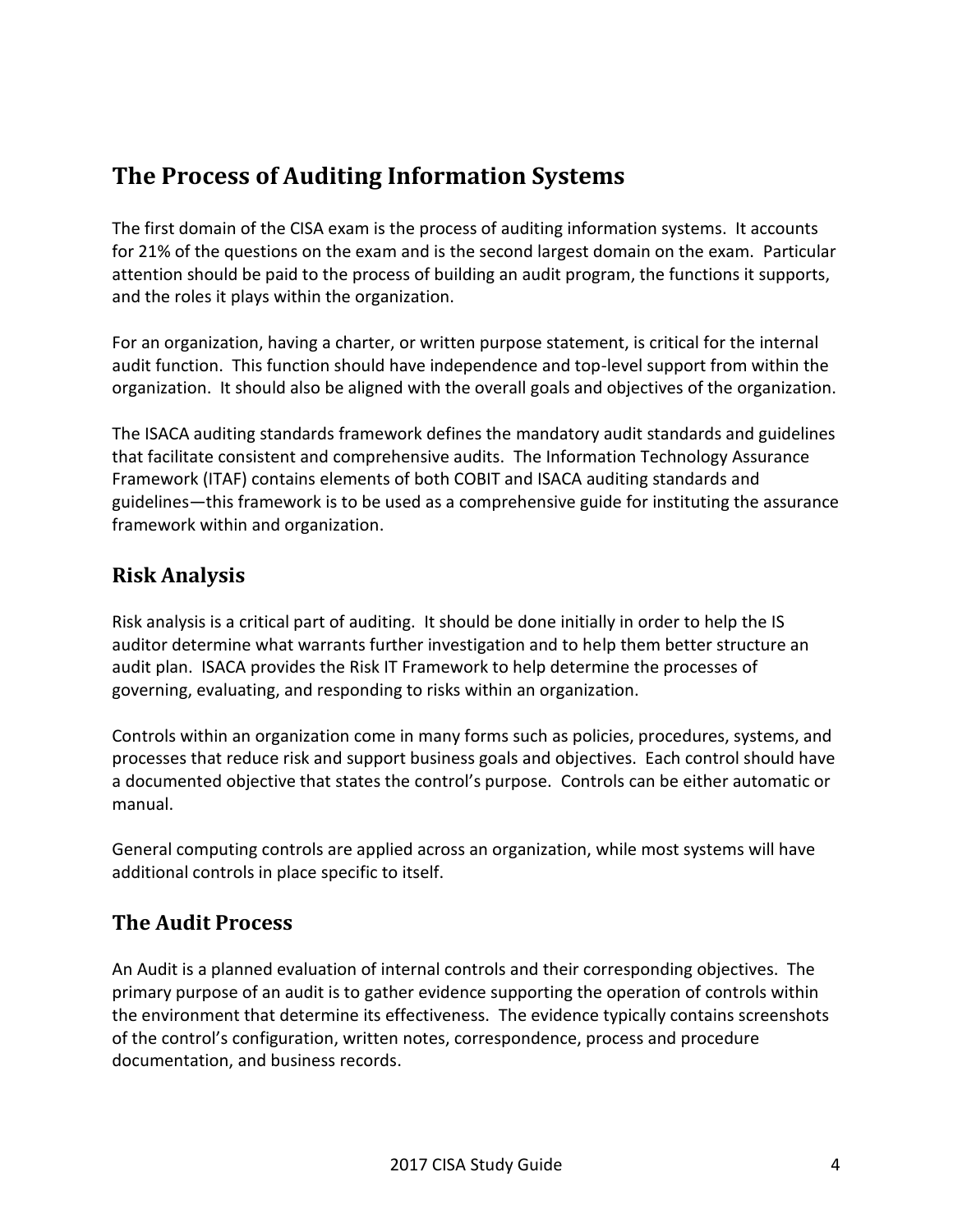The audit is typically guided by a methodology, which help ensure the audits are both repeatable and consistent from one organization to the next. This ensures the auditor provides the same level of value to each organization with which they work and that their goals and methods are easily identifiable. Audits come in many forms, including: operational, financial, integrated, IS, administrative, compliance, forensic, and service provider audits. Pre-audits are typically done to help facilitate planning and scope development.

Key things an auditor should attempt to gather during an audit are: policies and procedures documentation, charters, third-party contract, organizational charts, incident logs, standards and systems documentation.

Sampling is used when testing each individual component is untenable based upon size or time constraints. The method of sampling used needs to be carefully chosen to ensure a proper representation of the environment is used to support any findings. The main types of sampling are: statistical, judgmental, attribute, stop-or-go, discovery, and stratified sampling. Each type has its own use-case and benefits.

A key component to a successful audit is the interviews of key staff and stakeholders. These interviews are critical to helping the auditor understand the dynamics of the workplace, along with specific roles and responsibilities. The interviews will also afford the auditor the chance to have a back and forth to ensure a solid understanding of any particular systems or processes.

Of particular importance to the exam is understanding that in some cases, organizations will rely upon third-party audit reports. The most common example of this is the SSAE 16 audit of data center providers or other vendors that will handle some of the organization's data or access to that data. SSAE 16 is formerly known as SAS 70.

Sometimes audits are performed using automated solutions to help facilitate speed and repeatability. When these tools are used, an auditor needs to ensure they verify the findings of the tools and be sure to correspond them to any specific transactions used. This ensures the evidence is reliable, which is a key component of an audit. Another use-case for these automated tools is a continuous audit. Continuous audits are relatively new to many organizations, but provide tremendous value in that they can look at trends, provide real-time feedback, and are not confined by a specific window of time.

#### <span id="page-4-0"></span>**Risk Types and Decisions**

As part of the CISA exam, a critical thing to understand is the different types of risk you will encounter within an environment. These risk types are: control, detection, inherent, audit, and sampling. The direct impact of an auditor on risk is solely confined to detection as this is the risk that an auditor will miss a risk during the course of an audit. Each risk combined is known as the audit risk.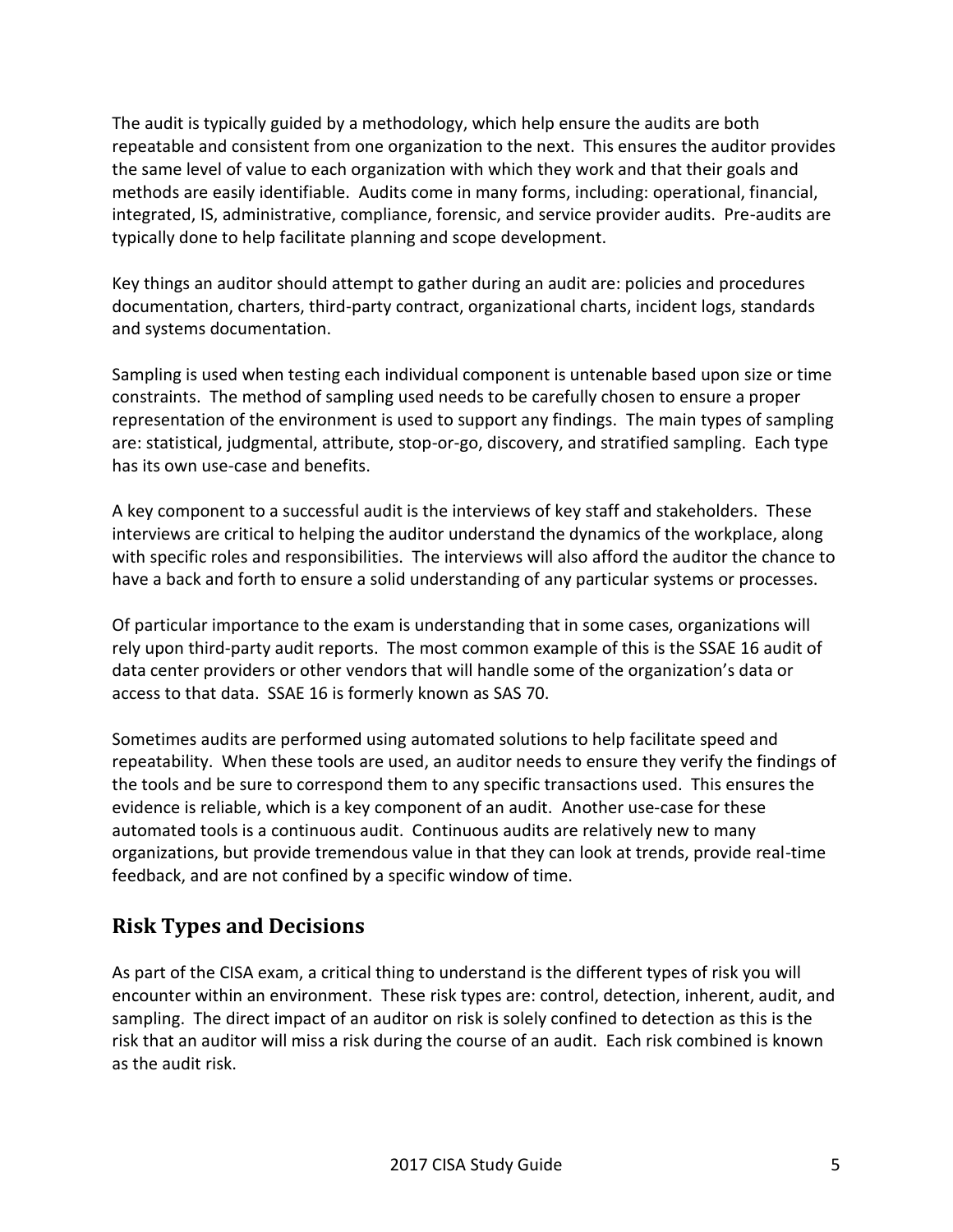Once Risk has been identified, the organization and focus on reduction, transfer, avoidance, or acceptance of the risk. Reduction of risk is the implementation of controls to reduce the risk. Transfer of risk is typically done by purchasing insurance against the risk. Avoidance is typically done by the organization no longer participating in the risky activity or no longer using the application with the risk. Risk acceptance is where the organization decides the risk is a cost of doing business and minimal effort is made to correct it. This is typically done when the risk is minimal or otherwise unavoidable.

The control self-assessment is a critical component to understand. It involves identifying and assessing risks, identifying and assessing controls, developing a questionnaire, analyzing completed questionnaires, control remediation, and awareness training. This process ensures that protections are not foregone for the sake of efficiency where the control is providing value.

Two key types of testing are compliance and substantive. Compliance testing determines if a control is designed and implemented appropriately while substantive testing is done to verify the integrity of business process transactions.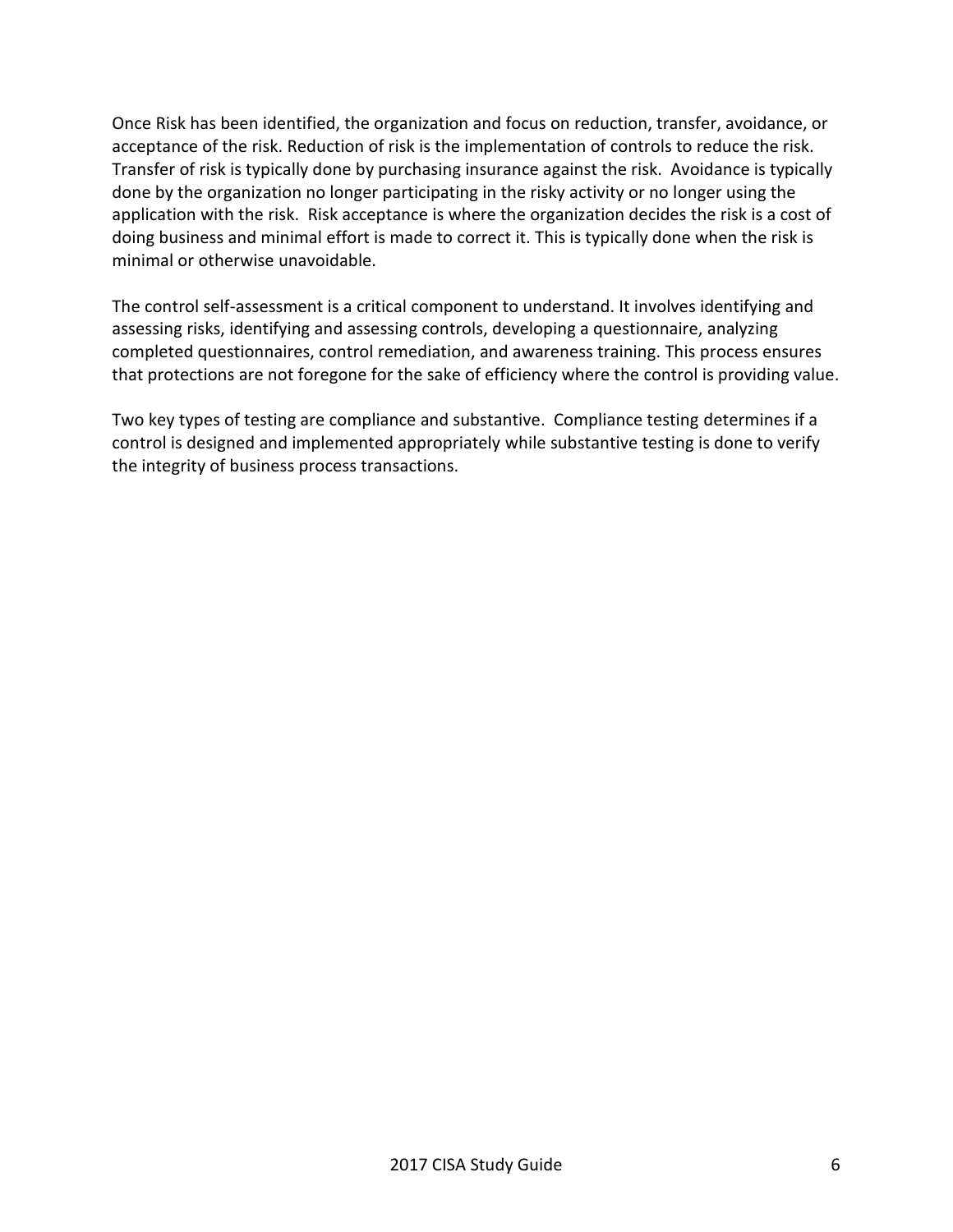# <span id="page-6-0"></span>**Governance and Management of IT**

The second domain of the CISA exam is governance and management of IT. 16% of the exam will be based upon this domain. The key takeaways here are understanding the IT process, the structure of the department, and the key management practices that make up IT. Another key component is understanding the process of developing a business continuity plan. The important thing to remember is that the first step in this process is always a business impact analysis to ensure emphasis is placed on the proper components.

Proper IT governance cannot be achieved without a top-down approach. Upper management needs to be driving the governance. Typically, this is done through a steering committee comprised of top executives who set the strategic direction and policies for the organization that align with the business' goals and objectives. These policies, and associated risk appetite, are carried out through chief information officers (CIO) or chief information risk officers (CIRO).

The CIO and CIRO are responsible for many things including: developing security policies, handling incident management, vulnerability management, and identity and access management.

#### <span id="page-6-1"></span>**Risk Management and Assessments**

Risk management is key to the governance and management of IT CISA domain. It refers to identifying key assets and their vulnerabilities. Once risks are identified, steps can be taken to either mitigate, transfer, avoid, or accept the risk. Risk mitigation is either completely resolving or greatly reducing the threat a risk poses to the organization. Risk transfer is the migration of the risk burden from one organization to another such as when an organization purchases insurance against a particular risk such as cyber liability insurance. Risk avoidance is simply when an organization avoids partaking in a process or application that poses the risk to the organization. Risk acceptance is the determination an organization makes that the risk does not pose a significant threat to the organization or that there is no other way around it.

Risk assessments can be qualitative or quantitative. Qualitative risk assessments are probably the most common and categorize risks in the form of high, medium, low, informational or similar. Quantitative risk assessments focus on linking risks with dollar amounts. Quantitative risk assessments are typically harder to perform accurately.

#### **Key Management Practices**

Effective operation of an IT department or organization necessitates certain key management practices such as: personnel management, sourcing, change management, financial management, quality management, portfolio management, controls management, and security management. Personnel management focuses on hiring, development and evaluation of employees, on-boarding and off-boarding, and development and maintenance of an employee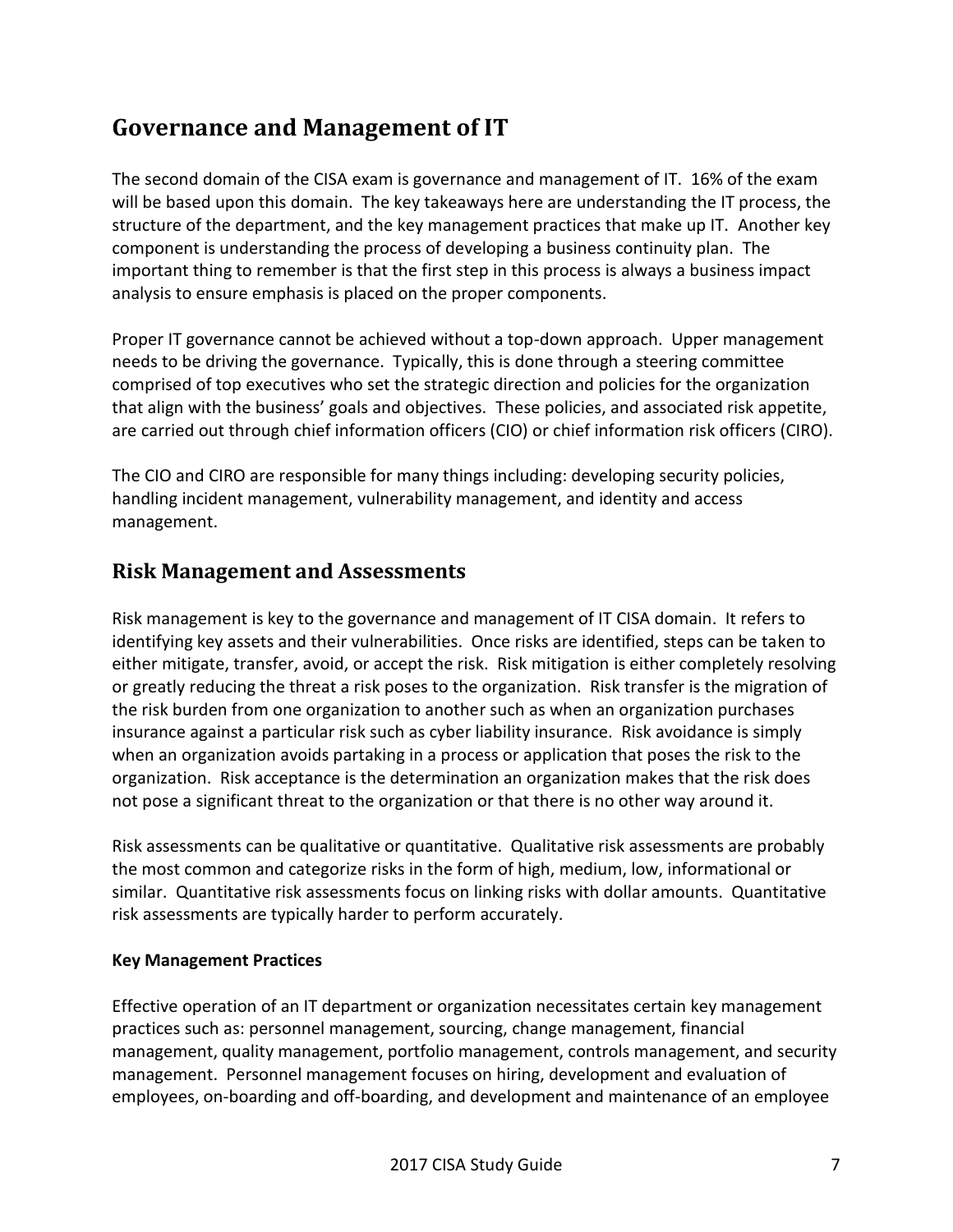handbook and other guiding policies. Sourcing is concerned with who is in charge of the business processes and whether or not those processes are insourced or outsourced. Change management is focused on controlling the change that occurs within an environment to minimize downtime, variables, and security issues. Financial management is concerned with keeping track of the complex IT expenditure to ensure efficiency. Quality management focuses on ensuring processes are measured and managed to drive continued improvement. Portfolio management is the systematic management of IT projects, investments, and activities. Controls management ensures proper implementation and management of controls and their objectives. Security management focuses on vulnerability and risk assessments, incident management, compliance management, identity and access management, business continuity and disaster recovery management, and capacity planning and management.

Critical to the proper governance of the IT function is a formal management and reporting structure, along with documented roles, responsibilities, and job descriptions. Segregation of duties should be apparent and enforced to ensure there is no single point of failure in any critical business process.

#### <span id="page-7-0"></span>**Business Continuity and Disaster Recovery**

Business continuity plans should be able to account for man-made and natural disasters allowing the organization to continue critical business functions in the event of a disaster. The process of developing a business continuity plan begins with a statement of the goals and objectives. A business impact analysis (BIA) is completed and each critical process is tied to a statement of impact. This statement can be qualitative or quantitative. The next step is a criticality analysis wherein each business process is ranked in terms of criticality. The rankings can be qualitative, quantitative, or subjective. A maximum tolerable downtime is then documented for each process. These metrics are what drive the recovery time objective and recovery point objective for each process.

Recovery time objective is the time to restoration of services while recovery point objective is the maximum data loss.

Continuity plans consist of procedures for safety, declaration of disaster, definitions of responsibilities, contact information for key individuals, procedures for recovery, continuity of operations, and restoration of assets. These plans should be tested periodically and the types of tests typically performed are: document review, walkthrough, simulation, parallel test, and cutover test. Parallel testing allows for live workloads to be replicated on DR equipment while real workloads continue on production equipment. A cutover test allows for full functionality of production data on DR equipment. This is the riskiest and most complex means of testing a BC/DR plan. It is not a requirement for organizations to perform cutover tests as they can introduce issues within the environment that are only acceptable during a true disaster. Parallel tests are often sufficient to prove the efficacy of the BC/DR plan. These plans need to be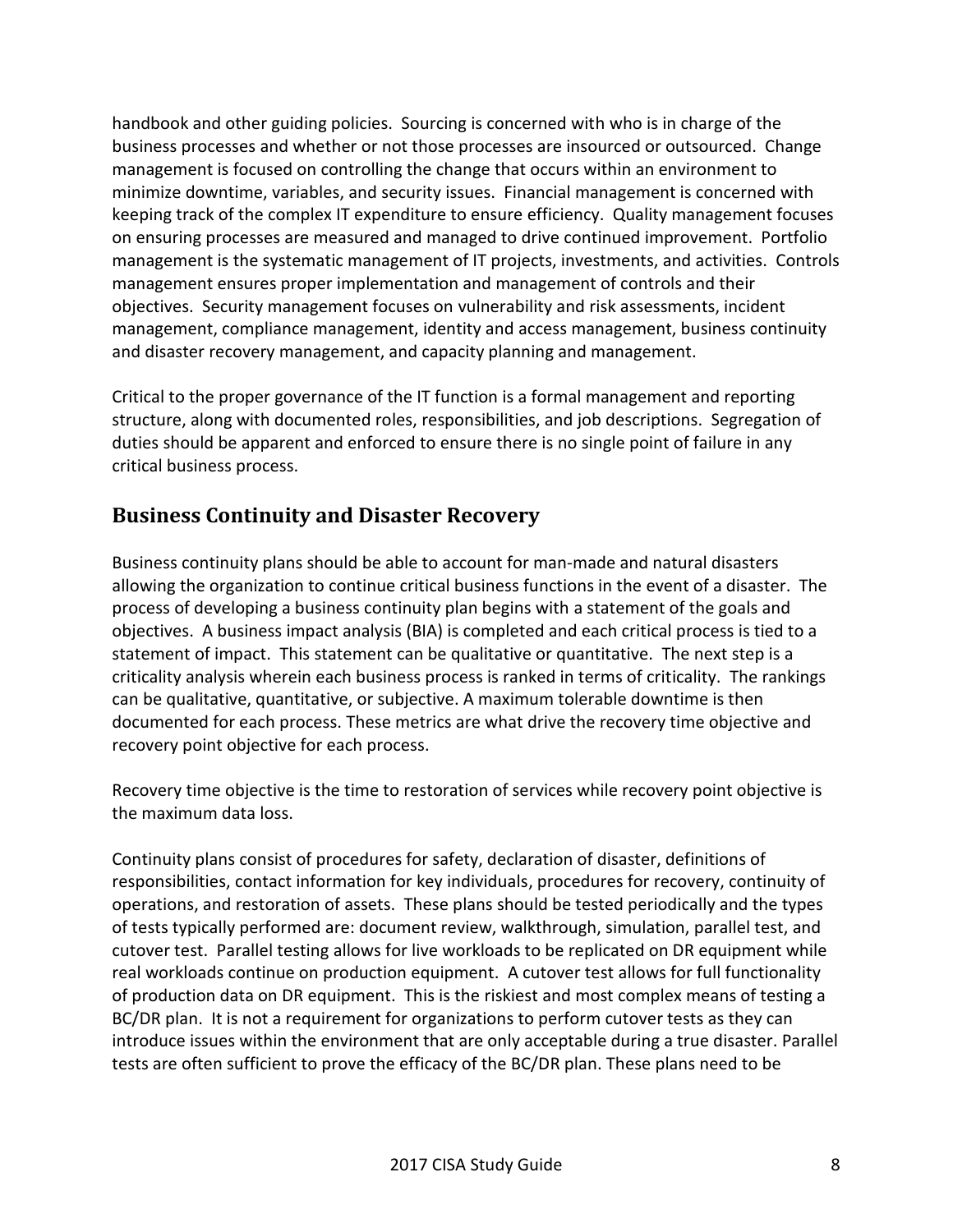periodically reviewed, updated, and distributed among the chosen team, but should be kept to only the chosen team and not widely distributed.

From an auditing standpoint, the auditor should review the organization's policies, processes, and records to ensure the steering committee is at work in the planning and implementation of BC/DR planning. The goal here is to ensure proper alignment of business goals and objectives with the BC/DR plan. Interviews are a critical component for auditing a business continuity plan. Another critical component of particular interest to IS auditors is documentation of past test results of BC/DR plans. This is probably the greatest indicator of proper business objective alignment.

Proper auditing of the IT governance model of an organization should include a review of processes involved with updating policies and procedures documents. This ensures that the organization is putting forth a good-faith effort to follow and maintain the policy documents.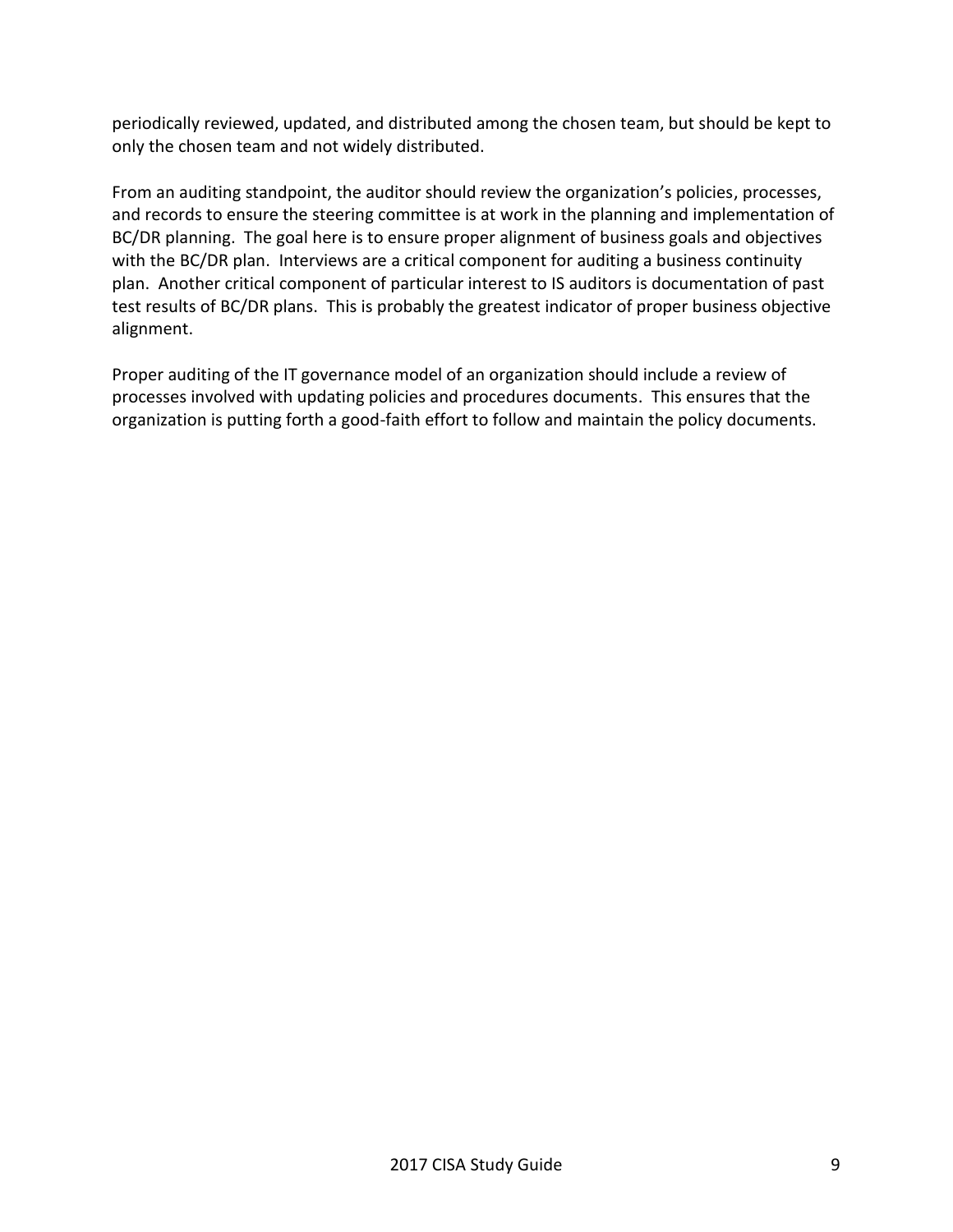# <span id="page-9-0"></span>**Information Systems Acquisition, Development, and Implementation**

The third domain of the CISA exam is Information Systems acquisition, development, and implementation. It comprises 18% of the exam. This section is concerned with the management of the IT life cycle.

As with many other domains on the CISA exam, this section puts emphasis on the written documentation of processes and procedures. The goal of written documentation is to lay out the goals and objectives of the organization and ensure processes are both repeatable and consistent—this domain is no different.

#### **IT Oversight and Program Management**

Program management is critical to the IT life cycle and pertains to oversight of IT projects. The leader of this effort is known as a program manager and they're responsible for ensuring the project managers are on-task, budgets are adhered to, resource allocation is appropriate, and that status reports are prepared when needed for presentation to senior management.



Business Process Management Lifecycle

The key to development of a new project within IT is a business case that can be approved by management. The business case should state a business problem and how this project aims to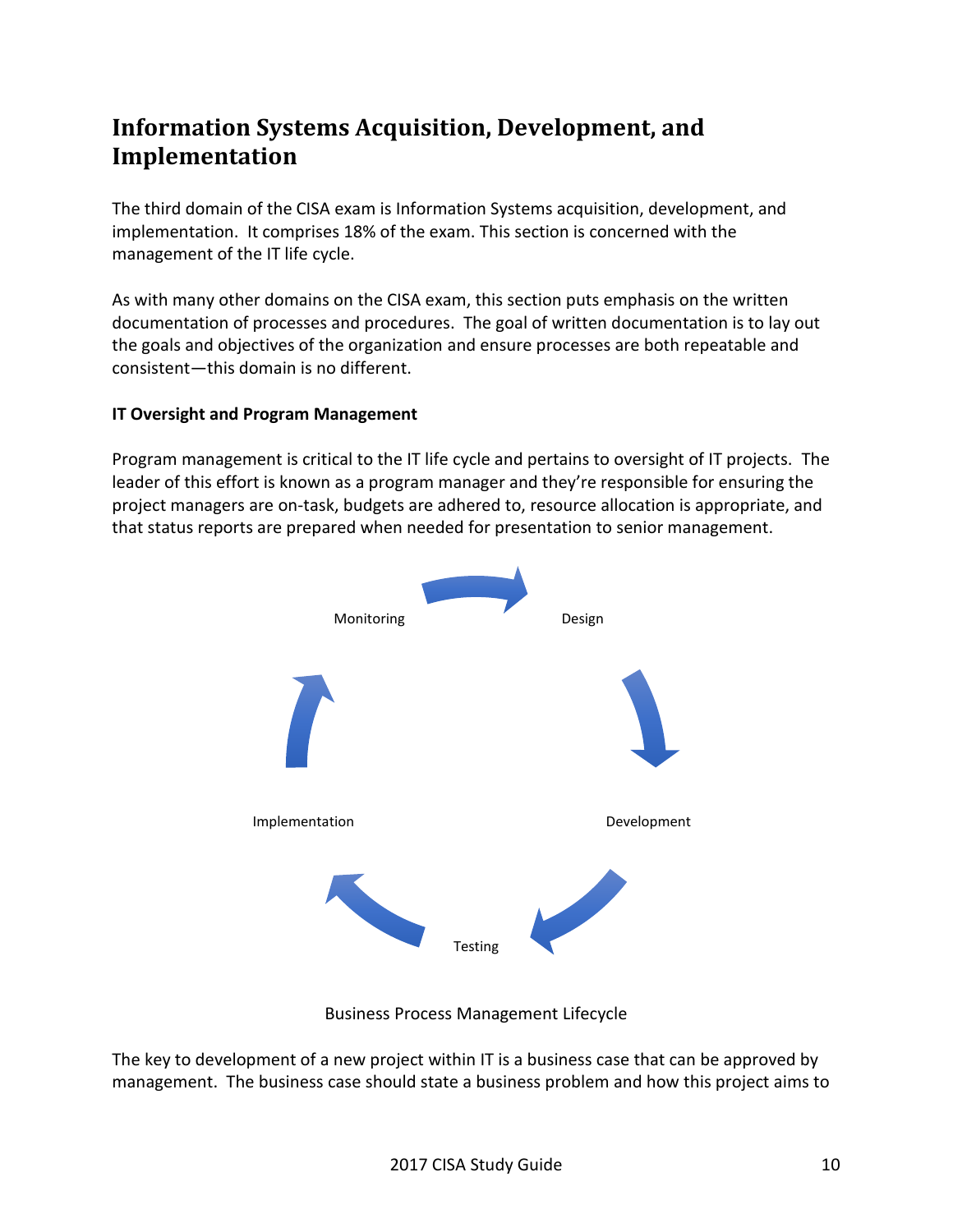solve that in as many ways as possible. The business case ensures the project is not being undertaken without being properly supported and critical to the business in some aspect.

#### <span id="page-10-0"></span>**Business Cases and Project Planning**

Business cases typically include: a description of the business problem, feasibility study results, high-level project plan, a budget, metrics, and risks. The business problem can be described in quantitative or qualitative terms. The high-level project plan should include the number of resources required and a basic timeline. The metrics included should be a description of how measurements will be taken to ensure business benefit, along with existing versus expected measurements after implementation. If possible, the estimates should include examples of how similar this project is to other projects that have been undertaken by the organization in the past. The risks section should include potential risks of the new application and how the organization can anticipate mitigating those risks.

Projects require formal planning as well as formal change management processes in the event a change needs to be made to scope or implementation. Another critical component to an IT project is the review done after the completion of the project. This ensures that future projects will not meet the same stumbling blocks and that improvements can constantly be made in the process.

#### <span id="page-10-1"></span>**Software Development and Acquisition Lifecycle**

Software development and acquisition is typically managed through a process—the most common method is the SDLC, which is a set of activities undertaken that ensure newly implemented applications meet organizational needs.

SDLC phases are: feasibility study, requirements definition, design, development, testing, implementation, and post implementation. Each is formally documented, reviewed, and measured to ensure value to the organization and track improvement.

The testing phase of the SDLC has different types of testing, each of which should be performed. Unit testing is where each individual component of an application is tested as it is built. This ensures the unit functions correctly and does what it was designed to do. Often, the testing procedures for this phase are explicitly documented by the developers so someone can verify the unit works. System testing occurs when an application and its modules have been implemented within an environment and are tested from beginning to end. That is, each unit is tested outside of its own vacuum and verified. Functional testing ensures the developmental requirements have been met. These test results should be recorded and used as proof of compliance to project requirements. User acceptance testing is conducted to ensure an application meets the needs of the users. The testing requirements should include clearly documented tests to determine the functionality of the application meets the needs of the users. Once this phase is completed, the company often agrees to pay for the application and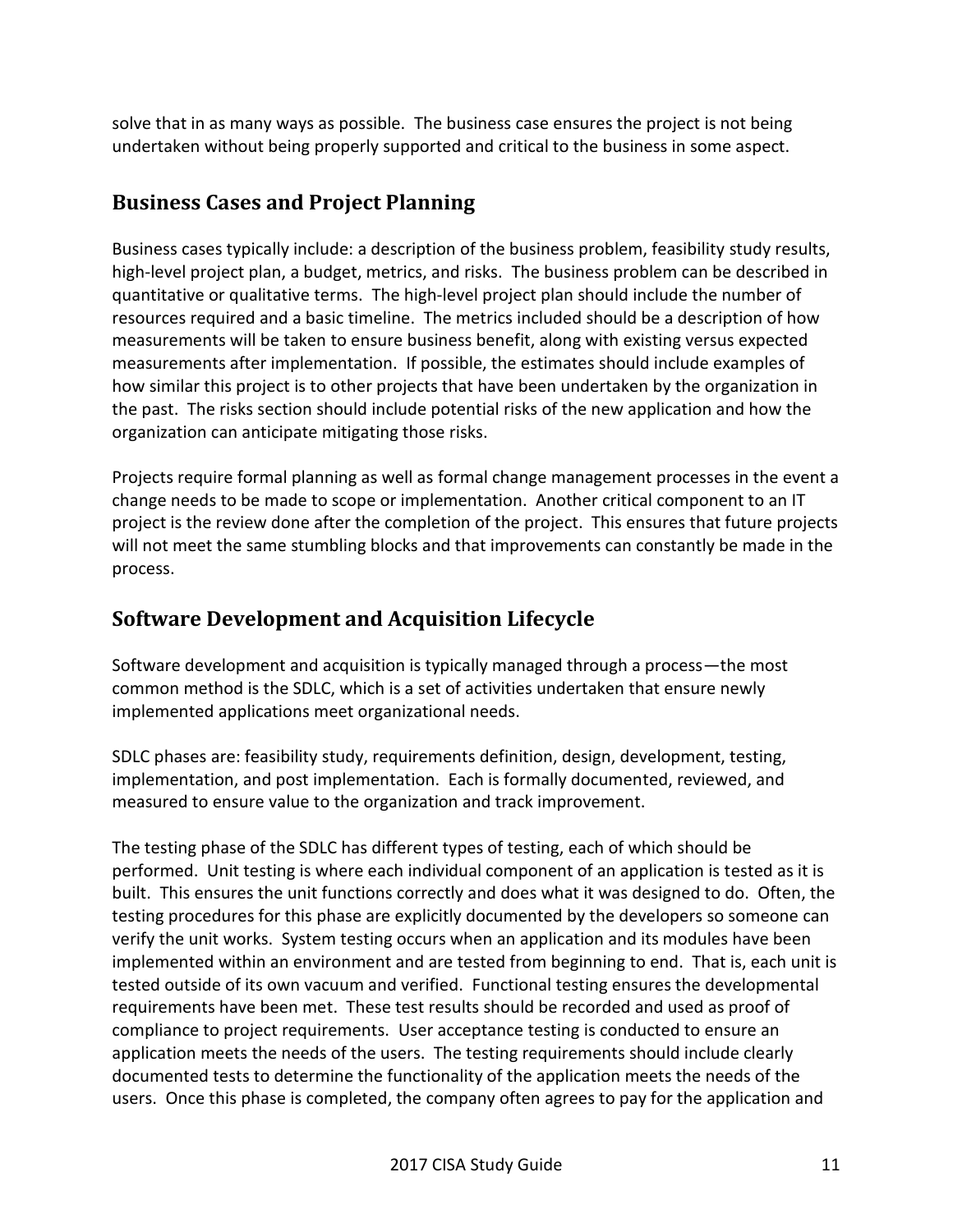delivery can be finalized. Quality assurance testing is the final phase wherein testing is conducted to ensure an application performs to system specifications and expectations. This is typically done by the IS function within an organization and not the standard user population.

Popular alternatives to SDLC are: rapid application development, object-oriented system development, agile development, and reverse engineering.

#### <span id="page-11-0"></span>**Change Management**

Change management is a key component to this domain. Change management is focused on controlling the changes to an environment that ensure changes are planned, tested, reviewed, and discussed prior to implementation. Configuration management is similar, but revolves around the configuration of things in the environment like operating systems, applications, and networking equipment.

The Zachman framework is a popular framework used to provide varying degrees of detail and insight into an otherwise complex IT architecture. Data flow diagrams are also important, and they depict the various relationships of different components within IT.

|                                      | <b>Data</b>                                             | <b>Functional</b>                   | <b>Network</b>                   | People                             | <b>Time</b>             | <b>Strategy</b>                              |
|--------------------------------------|---------------------------------------------------------|-------------------------------------|----------------------------------|------------------------------------|-------------------------|----------------------------------------------|
|                                      |                                                         | (Application)                       | (Technology)                     | (Organization)                     |                         |                                              |
| <b>Scope</b>                         | List of data<br>sets<br>important<br>in the<br>business | List of<br>business<br>processes    | List of<br>business<br>locations | List of<br>organizations           | List of events          | List of<br>business<br>goals and<br>strategy |
| <b>Enterprise</b><br><b>Model</b>    | Conceptual<br>data/object<br>model                      | <b>Business</b><br>process<br>model | <b>Business</b><br>logistics     | Workflow                           | Master<br>schedule      | <b>Business</b><br>plan                      |
| <b>Systems Model</b>                 | Logical<br>data model                                   | System<br>architecture              | Detail<br>system<br>architecture | Human<br>interface<br>architecture | Processing<br>structure | <b>Business</b><br>rule model                |
| <b>Technology</b><br><b>Model</b>    | Physical<br>data/class<br>model                         | Technology<br>design                | Technology<br>architecture       | Presentation<br>architecture       | Control<br>structure    | Rule design                                  |
| <b>Detailed</b><br>Representation    | Data<br>definition                                      | Program                             | Network<br>architecture          | Security<br>architecture           | Time<br>definition      | Rule<br>speculation                          |
| <b>Function</b><br><b>Enterprise</b> | Usable<br>data                                          | Working<br>function                 | Usable<br>network                | Functioning<br>organization        | Implemented<br>schedule | Working<br>strategy                          |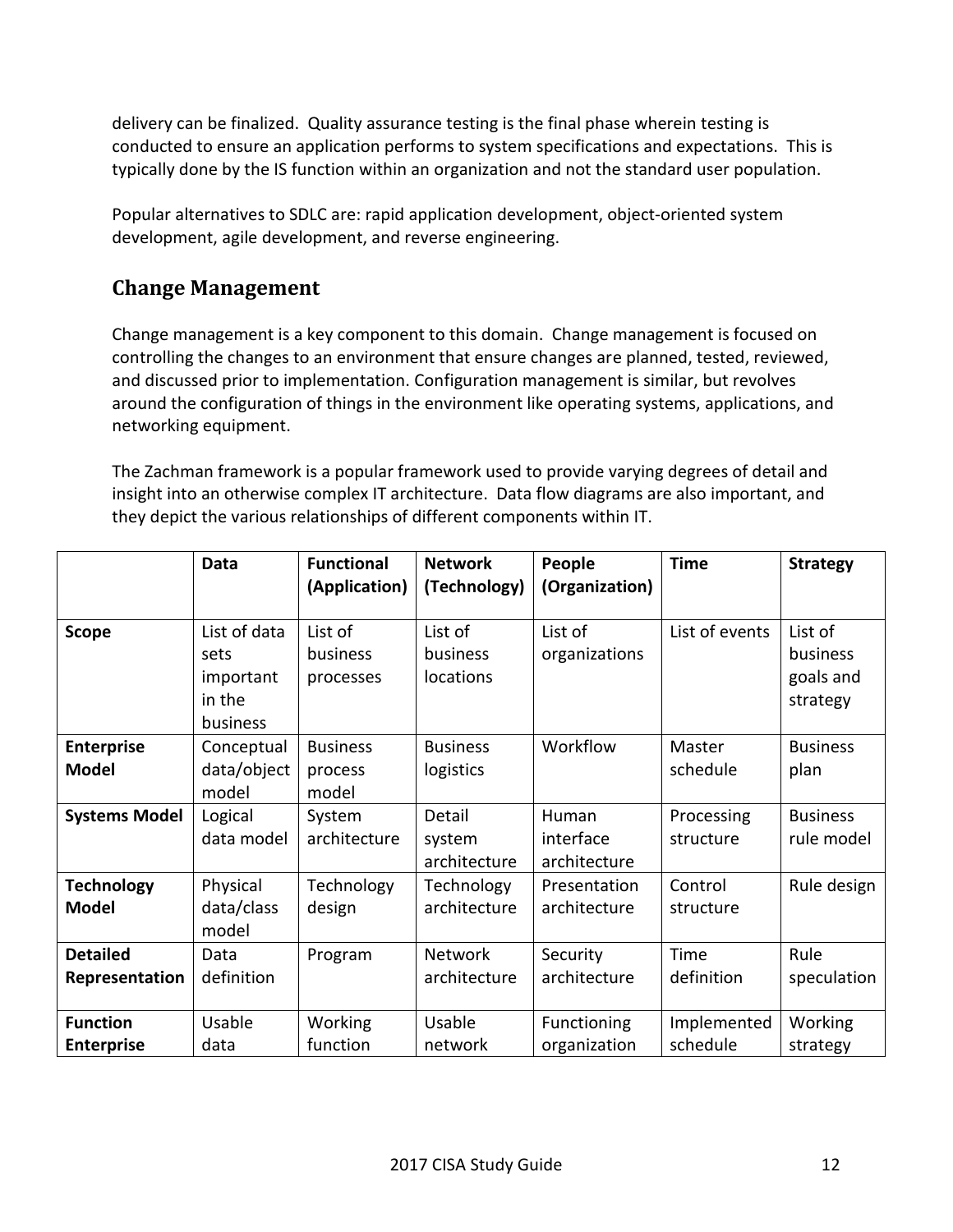## <span id="page-12-0"></span>**Application Controls**

Any application that accepts data input should ensure the integrity of that data at some level through the process. Controls for applications of this type are: input validation, processing validation, and output validation. These validation schemes check the data at various points in the process of the application. They ensure the data is normalized and of the types expected given the application. During the course of an audit, auditors should expect to receive documentation explaining the applications, charters, and records pertaining to these applications for review. This helps the auditor understand how the programs work, the process involved in obtaining new applications, and the reviews in place to ensure any acquisition is in line with business goals and objectives.

#### <span id="page-12-1"></span>**Third Party Assessments**

Any third parties used by an organization should be assessed as part of a comprehensive risk assessment to ensure compliance and alignment with organizational goals and objectives.

A particular third-party relationship to pay attention to is the cloud-based infrastructure and application provider. The relationship can be broken up in to three main types: software as a service (SaaS), Infrastructure as a service (IaaS), and Platform as a service (PaaS). SaaS is when a cloud-based provider simply provides access to a software in the cloud. Users will use this service the same way they would if the application were hosted in-house. IaaS is when a cloud provider gives access to infrastructure in the cloud such as virtual machines or networking equipment. PaaS is when a cloud provider is giving access to their tools and platforms for an organization to leverage as part of their development lifecycle or a resell of services.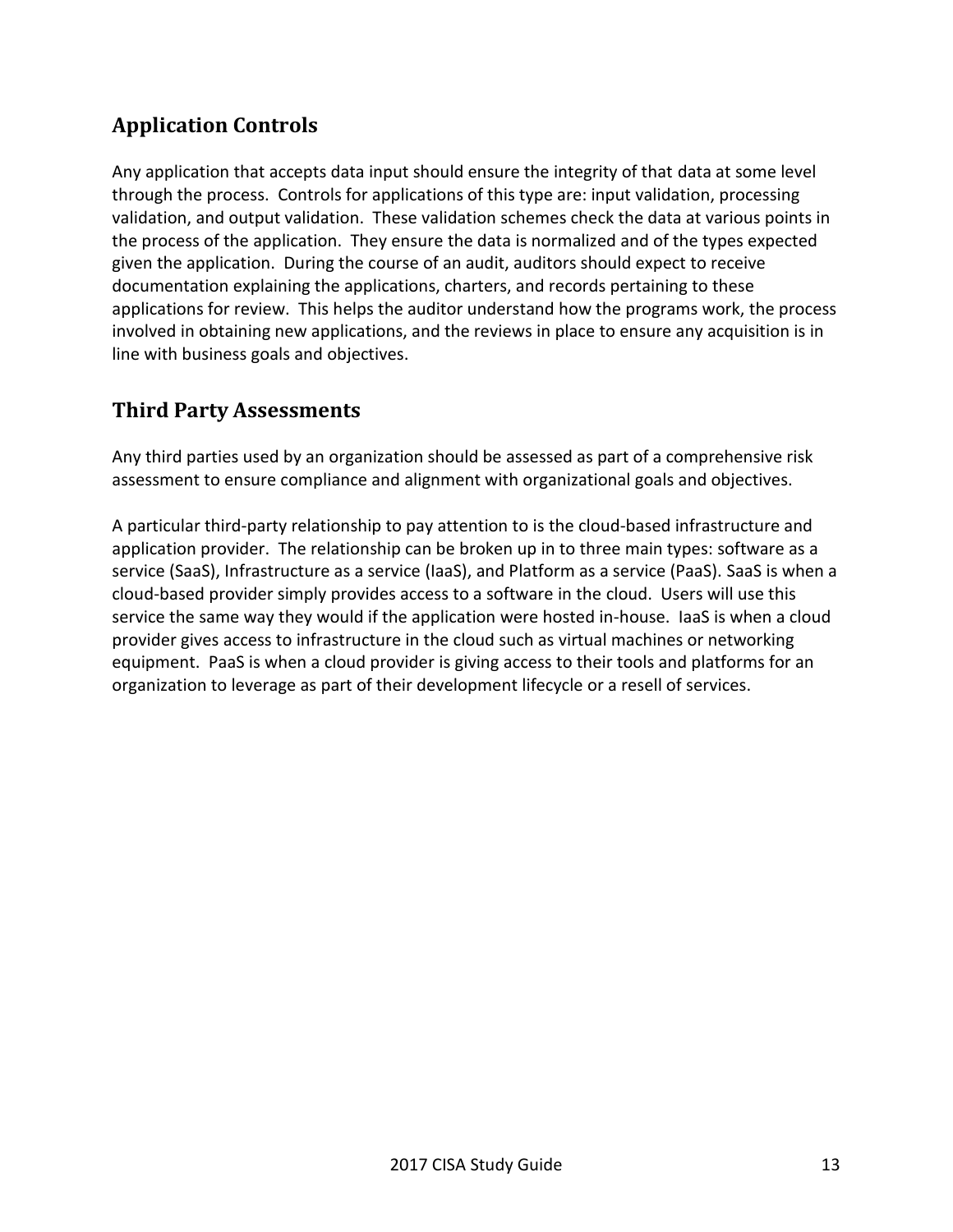# <span id="page-13-0"></span>**Information Systems Operations, Maintenance, and Support**

The fourth domain of the CISA exam is Information Systems operations, maintenance, and support. It makes up 20% of the exam and is the third most focused section of the exam. The important information to understand from this domain is how day to day operations are run, how maintenance scheduled and backup retention is structured. Additionally, important is understanding the methods in which business continuity can be deployed to support the goals and objectives of the business.

In order to support the overall business goals and objectives, all operations within the IT function should be managed and monitored. This necessitates documented processes, procedures, and projects to ensure they are measurable for continued improvement and alignment with other objectives within the organization.

#### <span id="page-13-1"></span>**Service Management Frameworks**

Popular and proven service management frameworks to base IT operation upon are COBIT and ITIL. These frameworks provide a good benchmark for how operations should be managed and monitored and they fit most businesses and the IT processes within them.

#### <span id="page-13-2"></span>**Hardware and Software Business Goal Support**

An important part of this domain is the understanding of common IS hardware and software and how they can be configured and leveraged to support business goals and objectives. The understanding must cover a wide range from virtualization and software-defined networking to RAID levels and common operating system configurations. Auditors should also be familiar with common network monitoring tools to facilitate a more seamless audit and help in understanding utilization and potential capacity planning issues within an organization.

#### <span id="page-13-3"></span>**OSI Model**

The 7-layer OSI model is made up of: physical, data link, network, transport, session, presentation, and application layers. The physical layer is about the electrical and physical devices and specifications. Typically, this refers to cabling, signaling, and wireless waves. The data link layer is concerned with the way data is transferred across the network. The data in this layer is referred to as frames and some error correction and avoidance are built into this layer such as in switches. The network layer is focused on the actual delivery of data from one side of the network to another or to entirely different networks. This is where routing happens. The transport layer is focused on the reliability of data being transferred. Here is where we discuss connection-oriented versus connectionless protocols such as TCP and UDP. TCP ensures proper delivery from one station to another, while UDP simply sends the traffic without regard for order of packets or delivery at all. The session layer is concerned with controlling sessions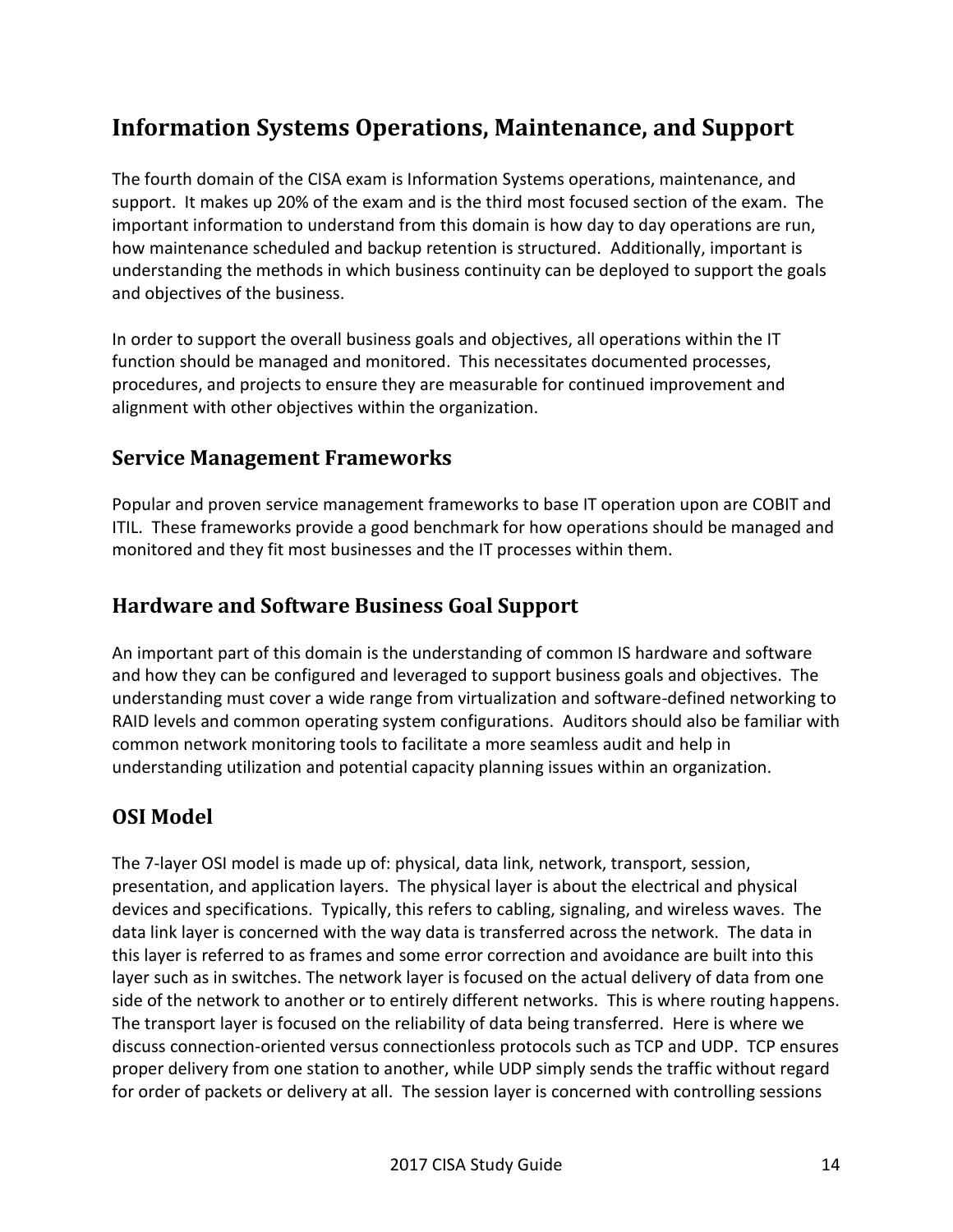such as the establishment, termination, and recovery of sessions. Common protocols in this layer are SIP, sockets, and NetBIOS. The presentation layer is used to convert data from its raw format to a presentable form. The best example is encryption/decryption. The application layer is focused on programs that interact with users, such as email clients. Common protocols in this layer are DNS, DHCP, and HTTP.

| Layer          | <b>Name</b>  | <b>Examples</b>                |
|----------------|--------------|--------------------------------|
| $\mathbf{1}$   | Physical     | Cabling CAT-5/Cat-6, 802.11PHY |
| $\overline{2}$ | Data Link    | Ethernet, MAC/LLC, ARP         |
| 3              | Network      | IP, ICMP, IGMP                 |
| 4              | Transport    | TCP/UDP                        |
| .5             | Session      | SIP, sockets, named pipes      |
| 6              | Presentation | Encryption/decryption, codecs  |
|                | Application  | SMTP, DNS, SNMP, SSH           |

#### <span id="page-14-0"></span>**RAID Configurations**

RAID levels can also be important to understand for the CISA exam as they are critical to understand certain data protection schemes and configuration choices. RAID 0 is the least protective as it is striping and cannot tolerate a single drive failure, while RAID 6 can tolerate 2 drive failures. RAID 1 and RAID 5 are similar in their protection, but perform it in different ways. RAID 1 simply has 1 active drive and then a copy of it in the array, while RAID 5 distributes parity information across each drive in the array allowing for speed benefits over RAID 1.

| <b>RAID Level</b> | <b>Description</b> | <b>Fault Tolerance</b> |
|-------------------|--------------------|------------------------|
|                   | <b>Striping</b>    | None                   |
|                   | Mirroring          | 1 drive                |
|                   | Parity             | 1 drive                |
|                   | Double parity      | 2 drives               |

#### <span id="page-14-1"></span>**Virtualization**

Virtualization allows for multiple operating systems to run on a single piece of hardware. The virtual machines are abstracted from the physical server through a layer known as a hypervisor. This hypervisor relays all of the commands from each operating system on the virtual machines to the physical hardware of the server. Most commonly today these run on hardware known as blade servers, which allows for a more physical dense environment, and often saves on operating costs and rack space than traditional rack-mount servers.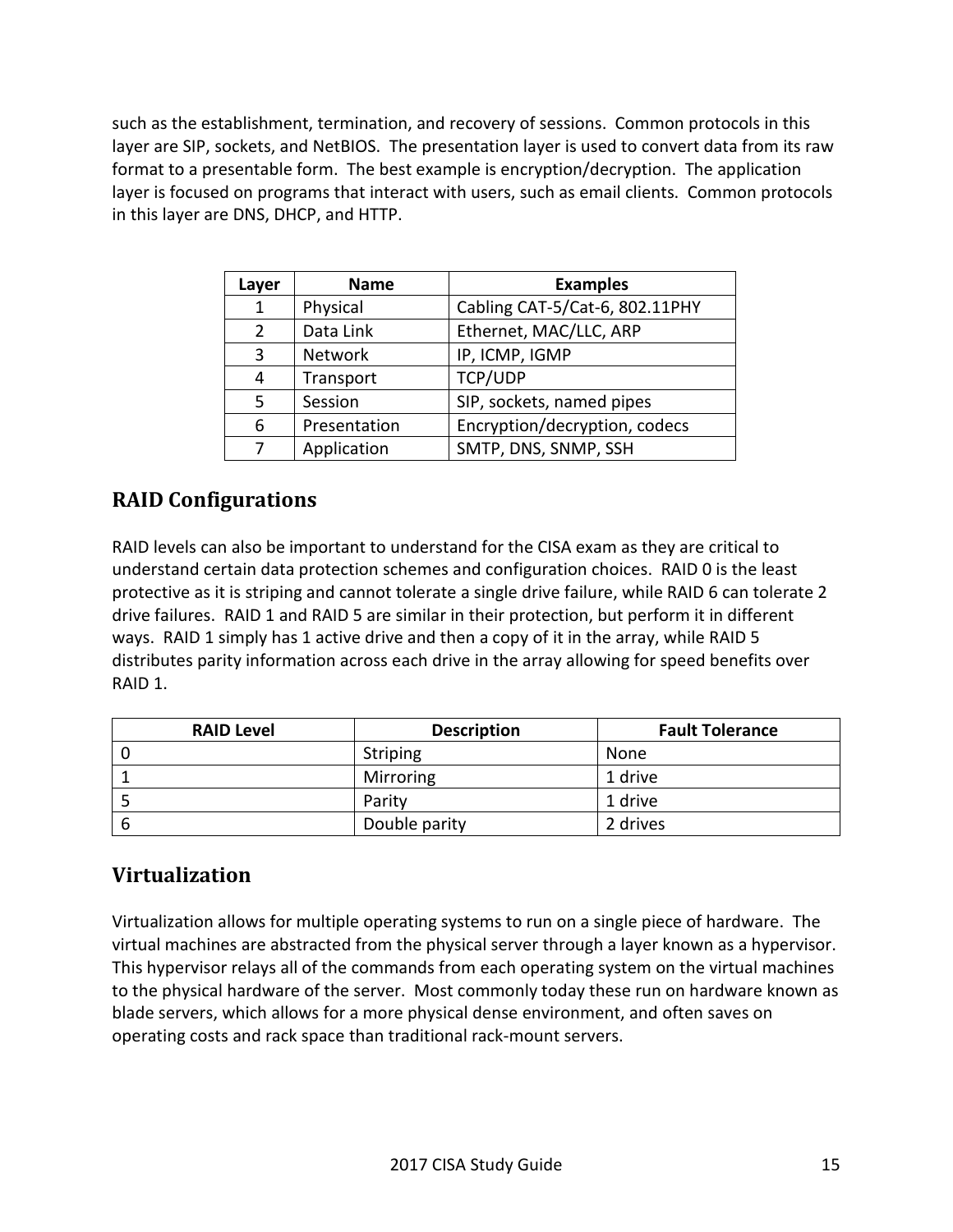#### <span id="page-15-0"></span>**Database Management**

Auditors should also be familiar with database management systems and their concepts such as relational databases that store information. Relational databases refers to the concept that disparate, but related data may be located in different tables within a single database that can be retrieved together using a query language for a single, unified report or correlation of information. Security in these databases is centered on three main tenets: access controls, encryption, and audit logging.

#### <span id="page-15-1"></span>**Enterprise and Network Architecture**

Enterprise architecture is based on two different sides: infrastructure and on-going activities with long-term goals in mind. The main goals commonly associated with enterprise architecture are: scalability, agility, transparency, consistency, repeatability, efficiency, and resilience. Scalability refers to the ability of an infrastructure to scale to meet the demands of an enterprise. The key here is balancing cost with effectiveness. Agility refers to the flexibility of the design to adapt to new objectives of the organization. Transparency is concerned with documentation and ease of understanding. Consistency refers to the type of components and configurations used throughout the architecture. This should speed up troubleshooting and reduce downtime in the event of a failure. Repeatability refers to how simple things are to duplicate based on the configuration. Efficiency is a metric that is directly resultant from the combination of consistency and repeatability. Any issues that arise should be much simpler to resolve because of consistency and repeatability of the infrastructure. Resilience refers to reducing single points of failure within the architecture.

Network architecture is comprised of multiple components and it means different things to different people. Typically, it is referring to one of the following: physical network architecture, logical network architecture, data flow architecture, or network standards and services. The network architecture helps build different types of networks such as: personal area network, local area network, campus area network, metropolitan area network, and wide area network.

| <b>Network Type</b>   | <b>Distance Measurement</b> | <b>Usage and Technology</b>   |
|-----------------------|-----------------------------|-------------------------------|
| Personal Area Network | Feet                        | Personal devices, Bluetooth,  |
|                       |                             | <b>NFC</b>                    |
| Local Area Network    | 100's of feet               | Small home office, 802.11     |
| Campus Area Network   | A few miles                 | Business with multiple        |
|                       |                             | buildings in close proximity, |
|                       |                             | wireless mesh, layer 2        |
|                       |                             | connections between           |
|                       |                             | locations                     |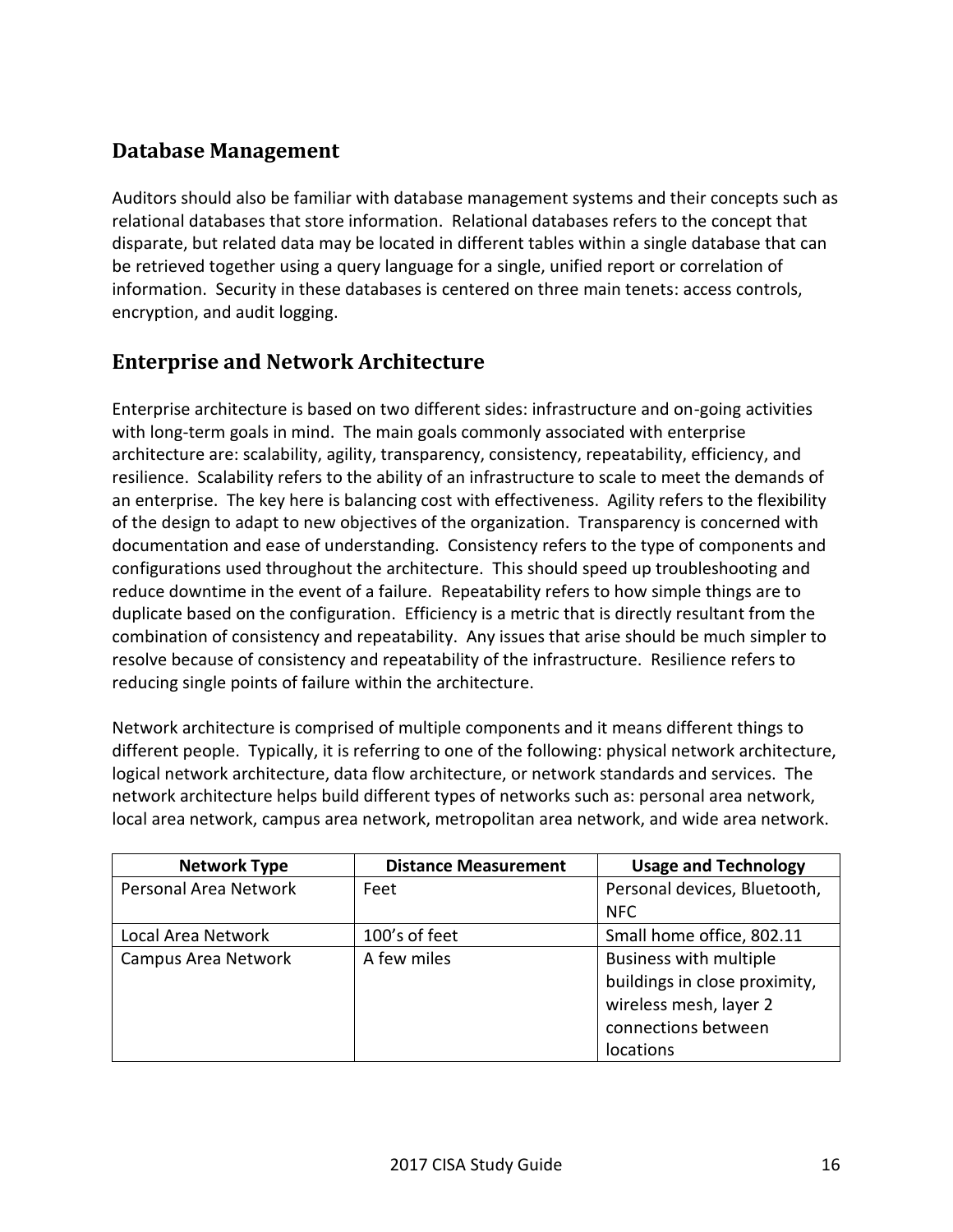| Metropolitan Area Network | Dozens of miles          | Business with multiple        |
|---------------------------|--------------------------|-------------------------------|
|                           |                          | locations within a city or    |
|                           |                          | area, MPLS, T1, frame relay   |
| Wide Area Network         | 100's or 1000's of miles | Multiple organizations, large |
|                           |                          | distances, CSU/DSU            |

The most common network cable types are twisted pairs and are: shielded twisted pairs, screened unshielded twisted pairs, screened shielded twisted pairs, unshielded twisted pairs. These cables come in various categories ranging from Category 3 to Category 8. The most common in use today is Category 6 or Category 7 in high-end applications where electromagnetic interference may be a concern.

## <span id="page-16-0"></span>**Capacity Planning and Management**

In order to understand capacity planning and management for networks, an auditor must understand subnetting and classless IP addressing schemes. These will tell the auditor how much available room there is on a particular subnet and help them determine if a recommendation should be made to increase or decrease the subnet scope. Subnetting will also help in ensuring security and routing between various networks within the same organization.

#### <span id="page-16-1"></span>**Disaster Recovery**

Another important aspect to this domain is disaster recovery and planning. Continued operation in the event of a disaster is critical to the survivability of an organization and their overall security posture since disasters come in all shapes, sizes, and scopes. It is important to remember that disaster recovery goes beyond the technical aspects of the recovery methods and operating types of the remote sites. A proper DR plan also includes emergency communication plans and detailed steps for key personnel to perform in the event of a disaster.

| Site Type | <b>Typical RTO</b> | Cost            |
|-----------|--------------------|-----------------|
| Hot       | 0-24 hours         | \$\$\$\$        |
| Warm      | 24 hours $-7$ days | \$\$\$          |
| Cold      | Over 7 days        |                 |
| Mobile    | 2-7 days           | \$\$\$-\$\$\$\$ |

Hot sites are alternate processing centers where backup equipment is already configured and running ready to take the live production load whenever necessary. This is the most expensive type of recovery site and makes recovery much easier. Warm sites are similar, but the systems often need to be powered on or have data migrated over to ensure proper functionality. Cold sites range in readiness from rented rack space that is waiting for companies to bring physical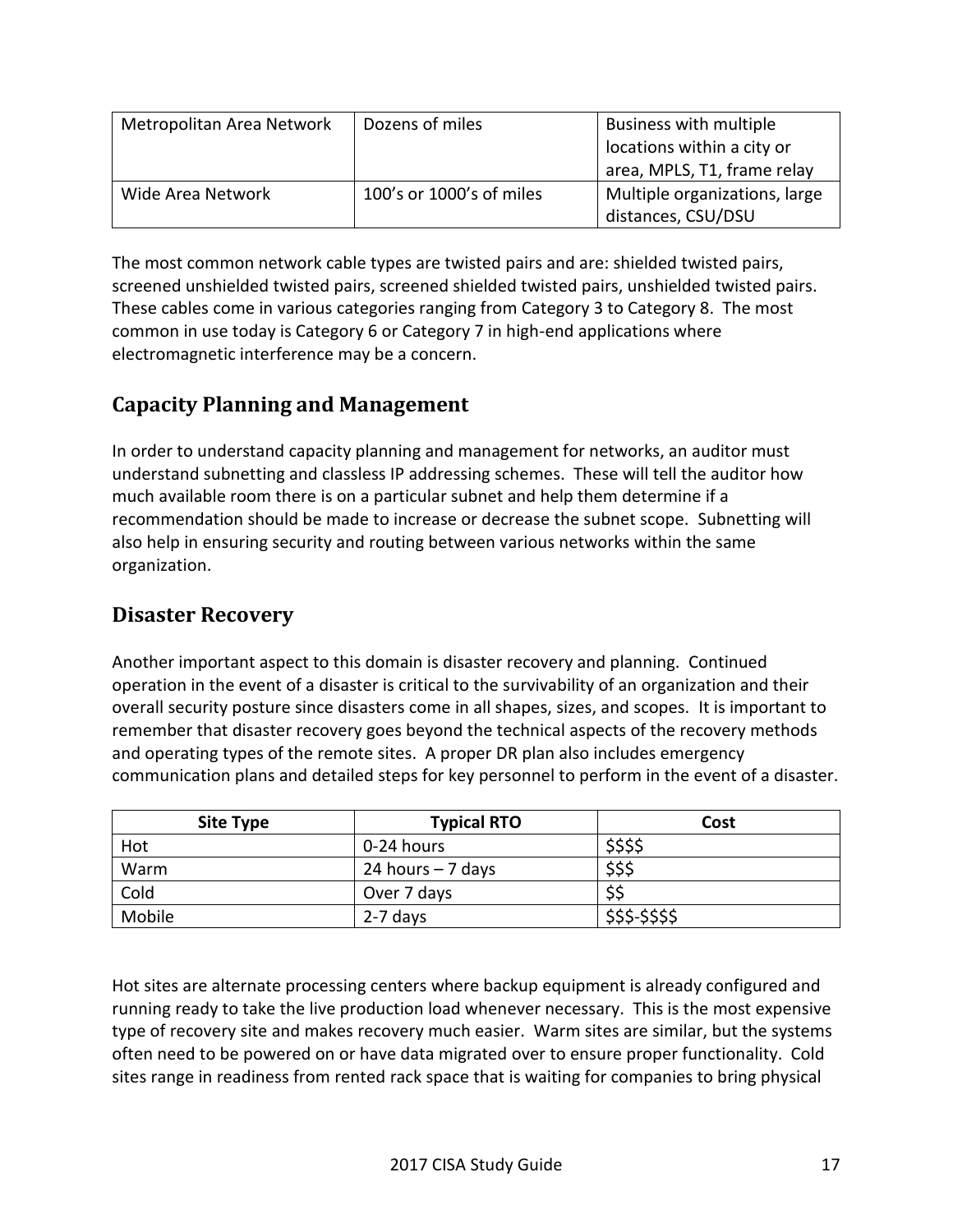devices from the primary datacenter or order equipment to a temporary place that will be decided at a later date.

Some organizations may opt to lever a third-party disaster recovery site. In those instances, they must ensure they take the following into consideration: definition of a disaster, equipment configuration, availability of equipment during a disaster, customer priorities, data communications, testing, right to audit, and security and environmental controls. These considerations ensure the organization gets what it is expecting from the third-party and that they are protected from all standpoints.

## <span id="page-17-0"></span>**Replication, Backups, and Backup Rotation**

An auditor must also be familiar with the concept of replication and at what levels this can occur. Replication refers to the method of copying data from a primary site to a secondary site such as a hot or warm site. Typically, there are 6 areas where replication can occur: disk storage system, operating system, database, transaction-level, application, and virtualization. Disk storage system refers to the replication that happens between SANS or other storage systems. This is probably the most common for larger organizations, although some opt for multiple levels of replication. Operating system level replication can occur as well in the form of server clusters or distributed file systems. Database-level replication refers to server clustering as well where database servers are built in a cluster and the databases are replicated on a certain schedule or ad-hoc. Transaction-level refers to the replication of individual transactions to a secondary site. This offers a great deal of protection and greatly reduces the RPO. Application-level replication is not typically used, but some applications support writing copies of data to two different application servers simultaneously. Finally, there is virtualization-level replication where full copies of virtual machines are kept between two different sites in the event of a disaster. Replication can be either synchronous or asynchronous. Synchronous replication refers to writing data both to a primary location and a secondary location at one time as part of a single operation. There are performance drawbacks to using this method. Asynchronous replication refers to the method of replication where data is written in real time locally, but replicated on some schedule to a secondary location. This incurs no performance penalty, but it does affect RPO negatively, which may be acceptable in many cases. This is the most common type used.

Data backups are another critical component to this domain. The integrity of backups is paramount as is the security of the storage, transmission, and disposal of backups. The types of backup schemes are: full backup, incremental, and differential backups. Full backups are complete copies of data. Incremental copies are copies of only changed data since the last full or incremental backup. Differential backups are copies of data that has changed since only the last full backup. Often these schemes are combined based on the criticality of the asset being protected.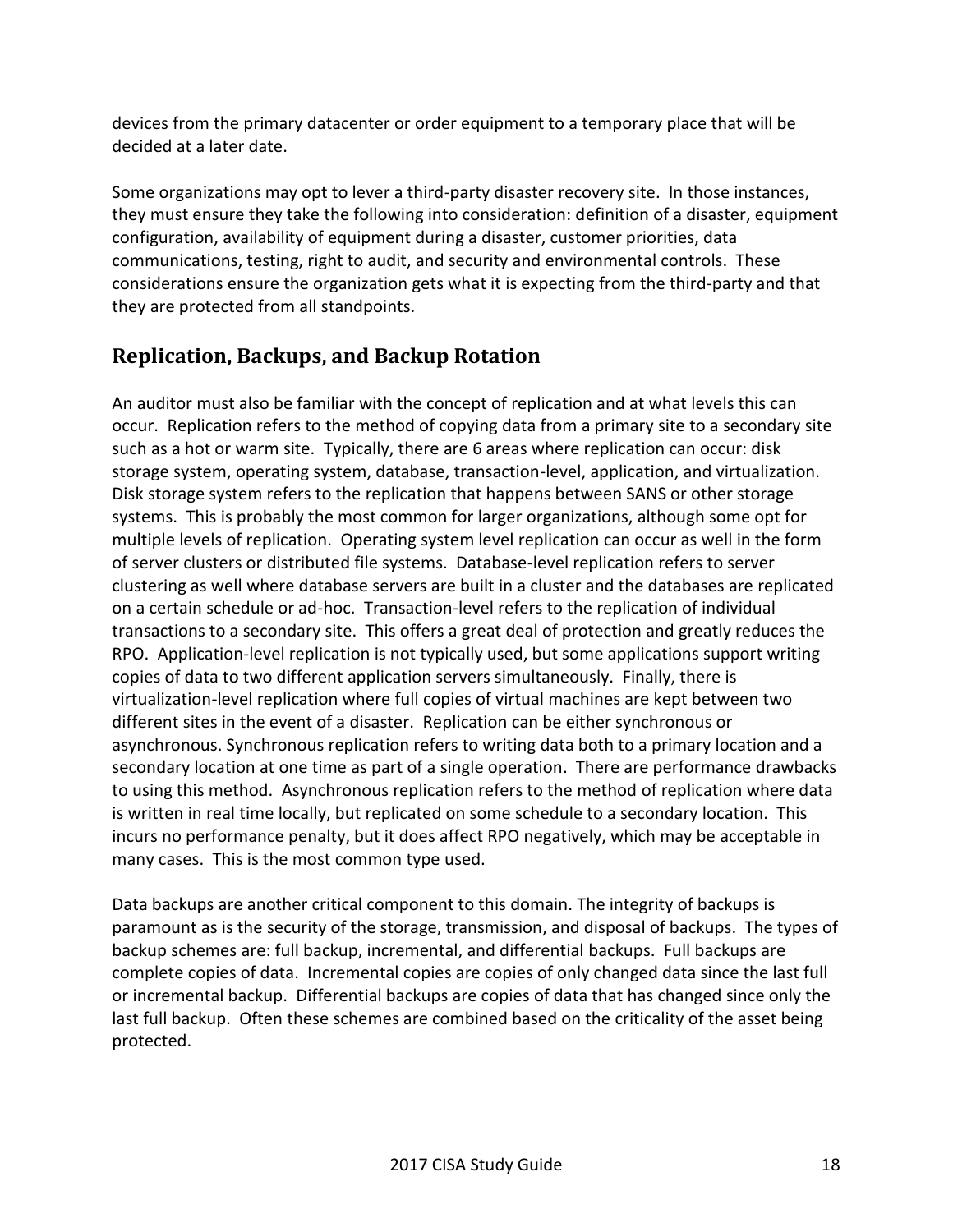Another critical component of backups is the rotation of the backup media. The common methods for doing this are first in, first out, grandfather-father-son, and towers of Hanoi. First in, first out is simple and is typically used when long-term retention of not of particular concern. This means that once the retention limit is hit, the oldest backup is overwritten or deleted. Grandfather-father-son is the most common. This method uses a scheme where full backups are performed once a week, followed by incremental or differential backups daily. They are kept until retention has been reached. The towers of Hanoi method is by far the most complex and refers to the Towers of Hanoi puzzle.

The storage of backup media should be off-site and secured. The destruction of backup media is also important. If the drives or tapes are to be discarded they should be physically destroyed to ensure the data is not recoverable. It is also critical that backups are routinely tested to ensure proper recovery is possible. The integrity of these backups is probably the most critical component.

Another important backup concept is the service level agreement. The SLA is what determines how backup rotation and schemes are selected. SLA documentation and requirements should drive the processes and procedures behind the backup implementations.

Auditing this domain centers around understanding technical complexities of hardware and software configuration and technical concepts related to the protection of data. Each component should have clear documentation for policies, procedures, and processes that the auditor can review.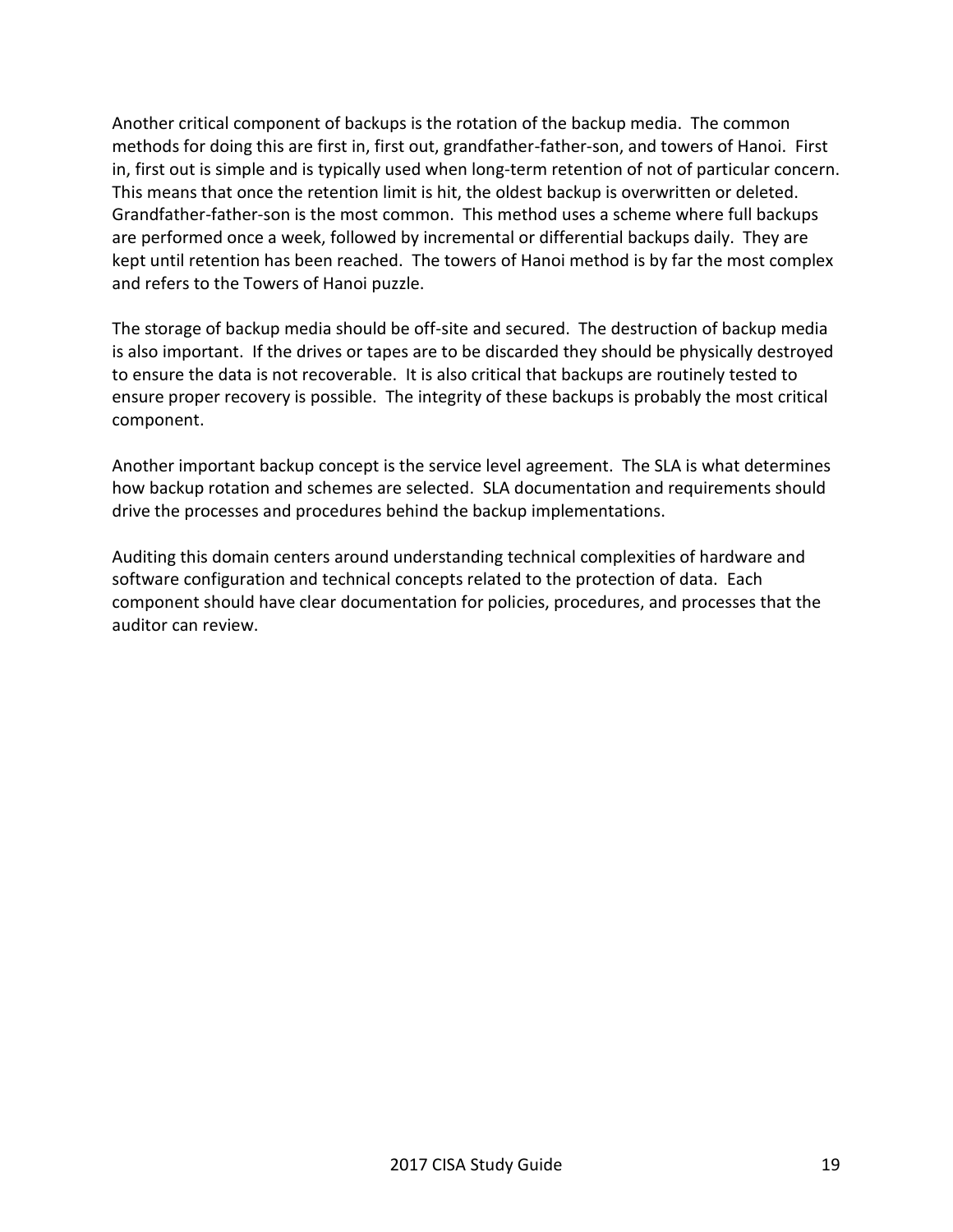# <span id="page-19-0"></span>**Protection of Information Assets**

The fifth, and most focused, domain on the CISA exam is the protection of information assets. This domain accounts for 25% of the exam. This domain is primarily about the identification and protection of assets deemed critical to the organization. As with each section, top-down support is critical.

#### <span id="page-19-1"></span>**Security Management Program Activities**

The primary processes support information assets and security policy within the organization are security monitoring, auditing, security awareness training, incident response, information classification, vulnerability management, and corrective and preventative action processes.

The roles within security should be clearly developed, defined, and communicated. Each person within the security team should have a clear understanding of their roles and responsibilities for securing the organization and supporting business goals and objectives.

#### **Access Management**

The most important activity in a security management program is access management. This is what controls access to sensitive data of an organization so it is critical to get it right. The overall concept of access management consists of: user access management, network access management, and access log review.

#### **User Access Management**

User access management is concerned with managing the many facets of user access to systems. Typically, this is made up of user access provisioning, user access termination, and internal job transfers. User access provisioning is the process where access is granted for users, including creation of accounts for new users. This process should be explicitly documented to include who is authorized to make the requests, how the requests are handled, and who is allowed to approve the requests—as well as how the requests are recorded and stored. Any request that involve administrative access to the domain should go through a more rigorous process involving multiple layers of approval. The risk for this process is great and should be managed very carefully. User access termination is concerned with how removal of access is handled when an employee is terminated or moves to another company. This access includes any physical and logical access. The criticality of the information being accessed will drive the timeline for this phase, but typically 24 hours is sufficient. When accounts are locked, they should not simply have the password changed, but the account should be invalidated for both the protection of the information assets as well as the terminated employee's reputation. In some cases, additional steps should be taken such as notifying other employees of the termination and/or reviewing the employee's actions prior to and after termination. Additionally, a periodic review should be conducted to ensure proper access is enforced and to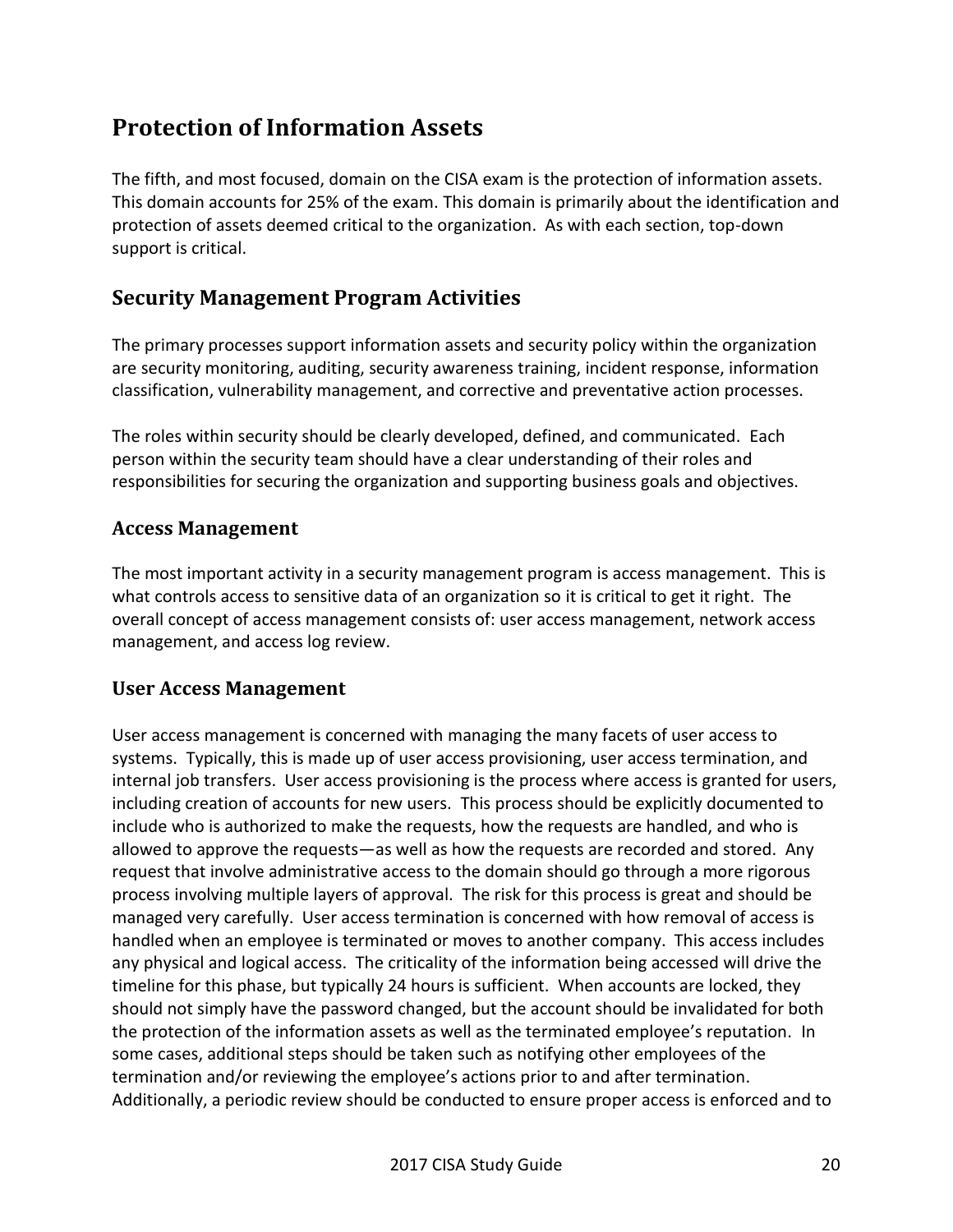make sure that there has been no privilege creep for some users. Finally, employee transfers should employee its own processes to ensure that the employee does not retain any unneeded access to sensitive files and data from their old department. This is easy to forget and often goes unnoticed for quite some time, but it is critical to address.

#### **Password Management**

Some common techniques for managing passwords that auditors should familiarize themselves with are: account lockouts, password lengths, password complexity, password expiration, password reuse, and password rechange. Account lockouts should typically be configured to lock a user account out after a certain number of invalid attempts. This protects against bruteforce attacks. Password length is important because it greatly shortens the amount of time a hacker needs to bruteforce or break a password. Typically, users should be taught to think of passwords as passphrases so they are more likely to have longer, easier to remember passwords that will not necessitate writing them down or falling into patterns. Password complexity refers to the distribution of characters within the password. Things like capital and lower-case letters, numbers, and symbols. Password expiration refers to the length of time a specific password is valid. This could be as often as every 30 days to as infrequent as once per year. Password reuse refers to the issue when users will use the same password to access multiple services. This is a serious security issue because the organization is not often responsible for every location where a password is used and a breach at one location may lead to a breach at another simply because of the same passwords in use. Finally, password rechange refers to the minimum amount of time users must wait between password changes. This is used to help prevent users from re-using an old password by maxing out the history quota.

A common way to augment password strength is with the requirement of a second factor. A second factor is a combination of two types of credentials from the following: something you know, something you have, or something you are. Something you know refers to a typical password. Something you have refers to something like a hardware or software token. Something you are refers to biometrics such as iris scanners or fingerprint readers.

#### <span id="page-20-0"></span>**Mobile Devices**

Auditors should also be familiar with common protections for mobile devices. These protections include authentication policies, encryption, remote wipe, and download restrictions. Authentication policies refers to auto-lock and complex password requirements rather than the standard pin required on many smartphones. Encryption refers to ensuring either the entire operating system is encrypted on the mobile device or that the company data on the device is encrypted. Remote wipe allows a company to remotely wipe company data from a mobile device in the event of a stolen device or a rogue employee. Download restrictions allow an employer to ensure employees can only download approved applications.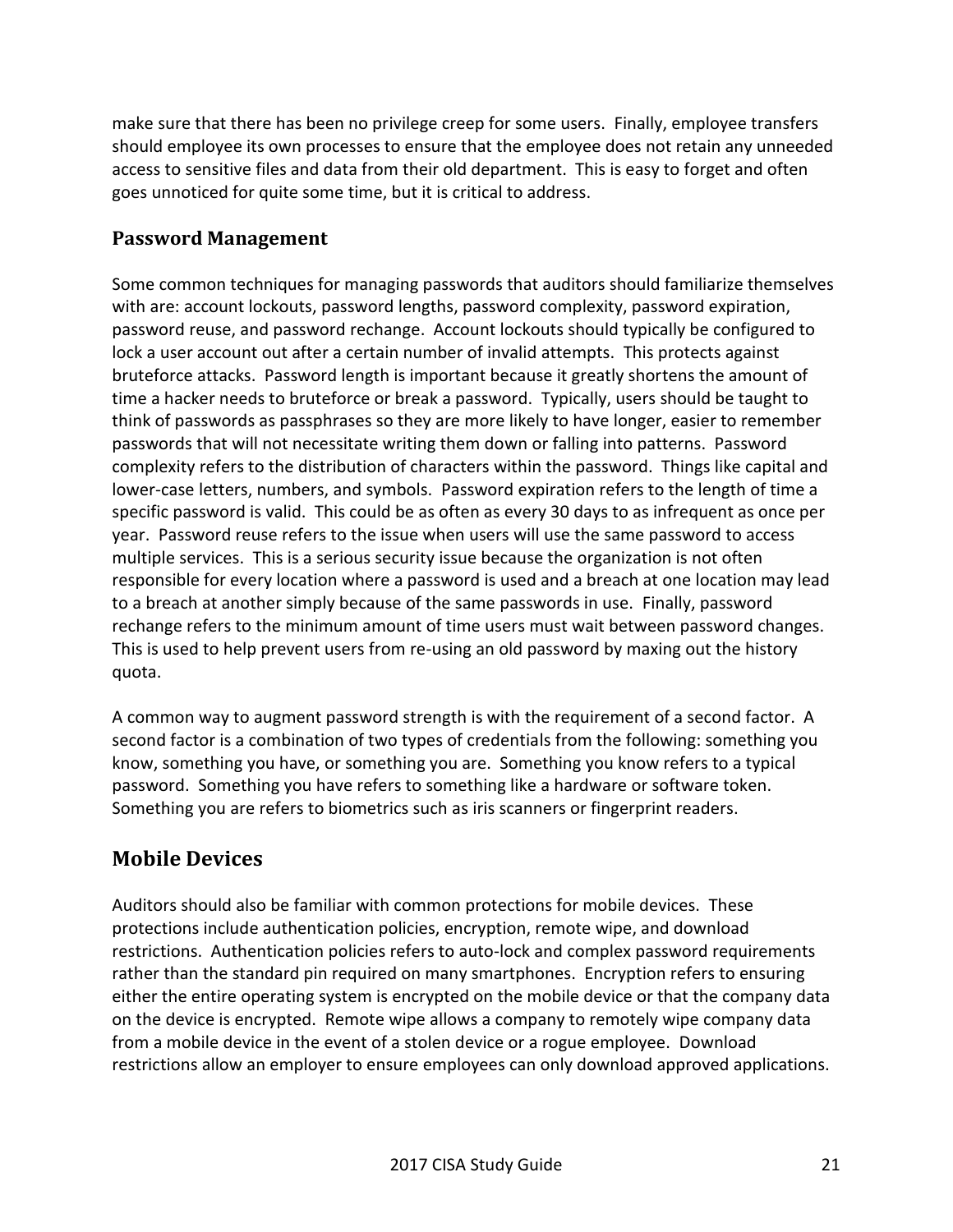This is critical as sometimes malicious applications make it onto the devices through various means.

## <span id="page-21-0"></span>**Network Security Controls**

Auditors should be familiar with network security controls and network-based threats. Some common network-based threats include: unauthorized access, spoofing, eavesdropping, malware, denial of service, access bypass, man-in-the-middle, and man-in-the-browser. Common network security controls to remedy these attacks are: user authentication, machine authentication, anti-malware, encryption, switched networks, intrusion detection systems, intrusion prevention systems, website filtering, data leakage prevention, application whitelisting, and netflow.

With the ever-increasing ubiquity of wireless networks, securing them continues to become a top priority. There are many ways to protect wireless networks, but a defense in depth approach should be used. Common attacks for wireless networks include: eavesdropping, war driving and war chalking, weak encryption, spoofing, and session hijacking. The best means of protecting against these attacks include using appropriate antennas, reducing transmit power, using WPA/WPA2 encryption, segregating the networks and requiring VPN, ensure appropriate patches are in place, and leveraging 2-factor or 802.1x authentication rather than a pre-shared key. If a pre-shared key must be used, it should be rotated relatively frequently.

#### <span id="page-21-1"></span>**Firewalls and DMZ Configurations**

Firewalls are a critical component for securing information assets. They can easily enforce a policy and provide additional protection if used in a stateful fashion. Application firewalls can provide more granularity by watching for and protecting from some common application-layer attacks such as: SQL injection, cross-site scripting, buffer overflow, session tampering, and denial of service. These kinds of firewalls give administrators more insight into the type of traffic that is flowing through the network, not simply allowing or blocking traffic based on policies such as a screening firewall.

Another important function of a firewall in an organization is often to provide a demilitarized zone network (DMZ). A DMZ allows an organization to ensure internet-based users who need to access their systems can do so in a secure manner without potentially compromising the internal network.

#### <span id="page-21-2"></span>**Intrusion Detection and Prevention Systems**

Intrusion detection systems are a detective control that passively listens for malicious traffic on the network and logs the traffic. If something suspicious happens, administrators will often get an alert and can handle per organizational policy.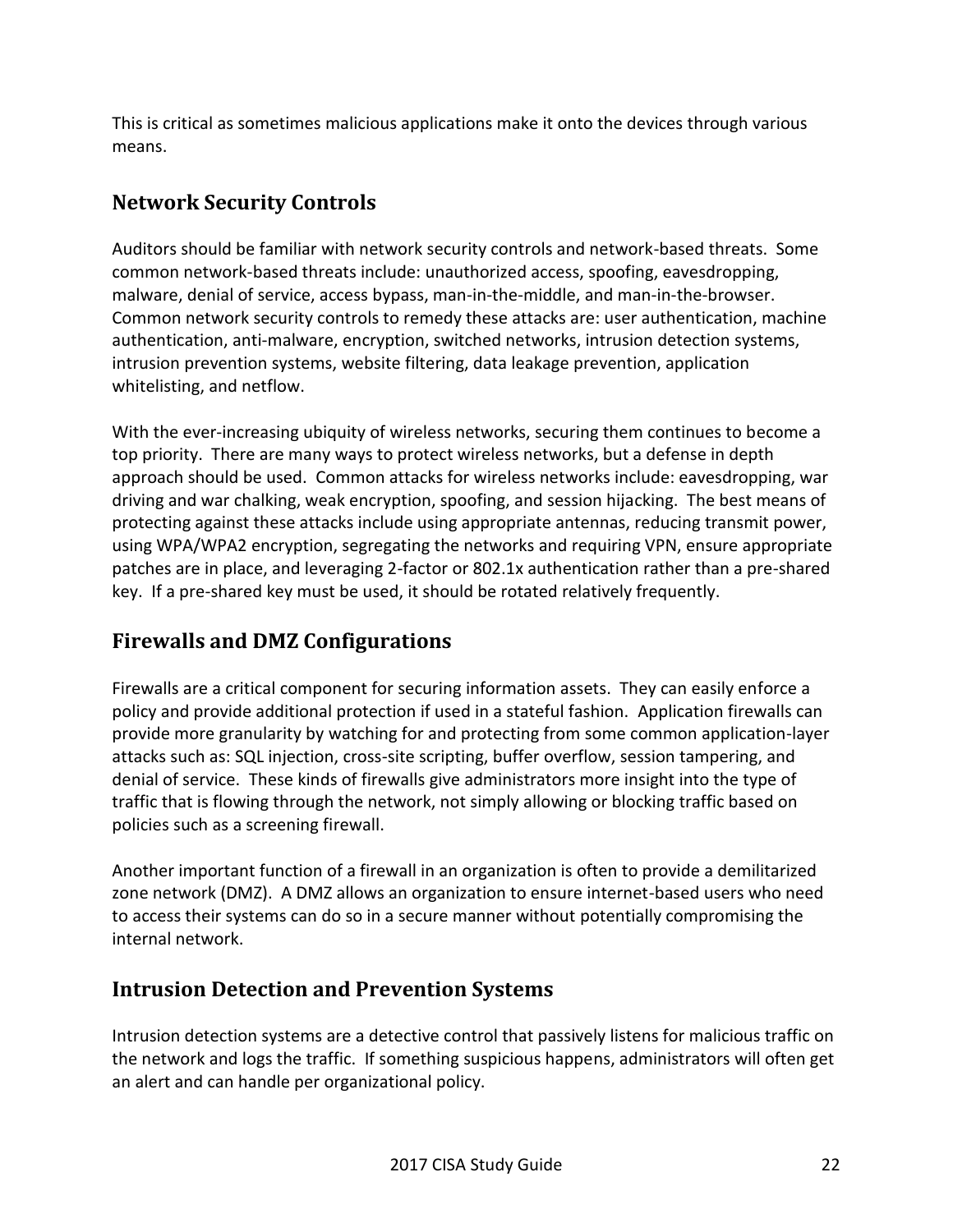Intrusion prevention systems are preventative controls that actively watch traffic flowing through the network for malicious activity. If malicious activity is found, the device has the capability to shut down the session and alert administrators.

In some instances, organizations may use honeypots or honeynets in a secured network in order to trap and prevent hackers from getting further into their network. They may also use it to keep abreast of potentially upcoming threats to their organization or as a way to know they are being targeted. Honeypots are intentionally vulnerable systems that seemingly contain sensitive company information that are left as a trap for hackers. Honeynets are the same concept, but are a network of honeypots. The two main groups of honeypots and honeynets are: high interaction and low interaction. High interaction honeypots and honeynets are systems that are typically completely, or heavily, unpatched allowing for an easy target for hackers. Low interaction honeypots and honeynets are designed to simulate production and allow IDS and IPS to alert on activity to them.

Key concepts for this domain are: change management, configuration management, incident management, threat management, and security awareness training. Change and configuration management ensure integrity throughout the environment by requiring any changes to the environment whether they be configuration changes on network equipment to allow for new access or the addition of storage to a virtualization platform be tracked and approved by a committee. This way, no one is making changes in a vacuum and all components can be accounted for when a change is proposed.

#### <span id="page-22-0"></span>**Incident and Threat Management**

#### **Incident Management**

Incident management is a process containing two parts: proactive activities and responsive activities. Proactive activities refers to helping prevent incidents from ever occurring. The responsive side focuses on how to deal with incidents once they have occurred. Proactive activities can include: vulnerability and threat monitoring, situational awareness, threat hunting, vulnerability management, advanced anti-malware, system hardening, and intrusion prevention. Each of these are proactive steps that can allow an organization to stay ahead of an incident and prevent it before it occurs. Incident response is made up of 9 steps, which include: planning, detection, initiation, evaluation, eradication, recovery, closure, and postincident review. Each of these phases are important to a comprehensive incident response procedure. Planning is critical as this is where all of the options are laid out for how a response should occur. Detection is the phase where an organization becomes aware of the incident, typically through alerts, logs, network performance impact, or IDS alerts. The next phase is initiation where the company begins their response to the intrusion. Then, the evaluation phase is where the organization reviews the data to understand the scope of the breach. The eradication phase is where responders ensure the infection or foothold is removed. This may involve firewall changes, removing malware, or locking accounts. The recovery phase is where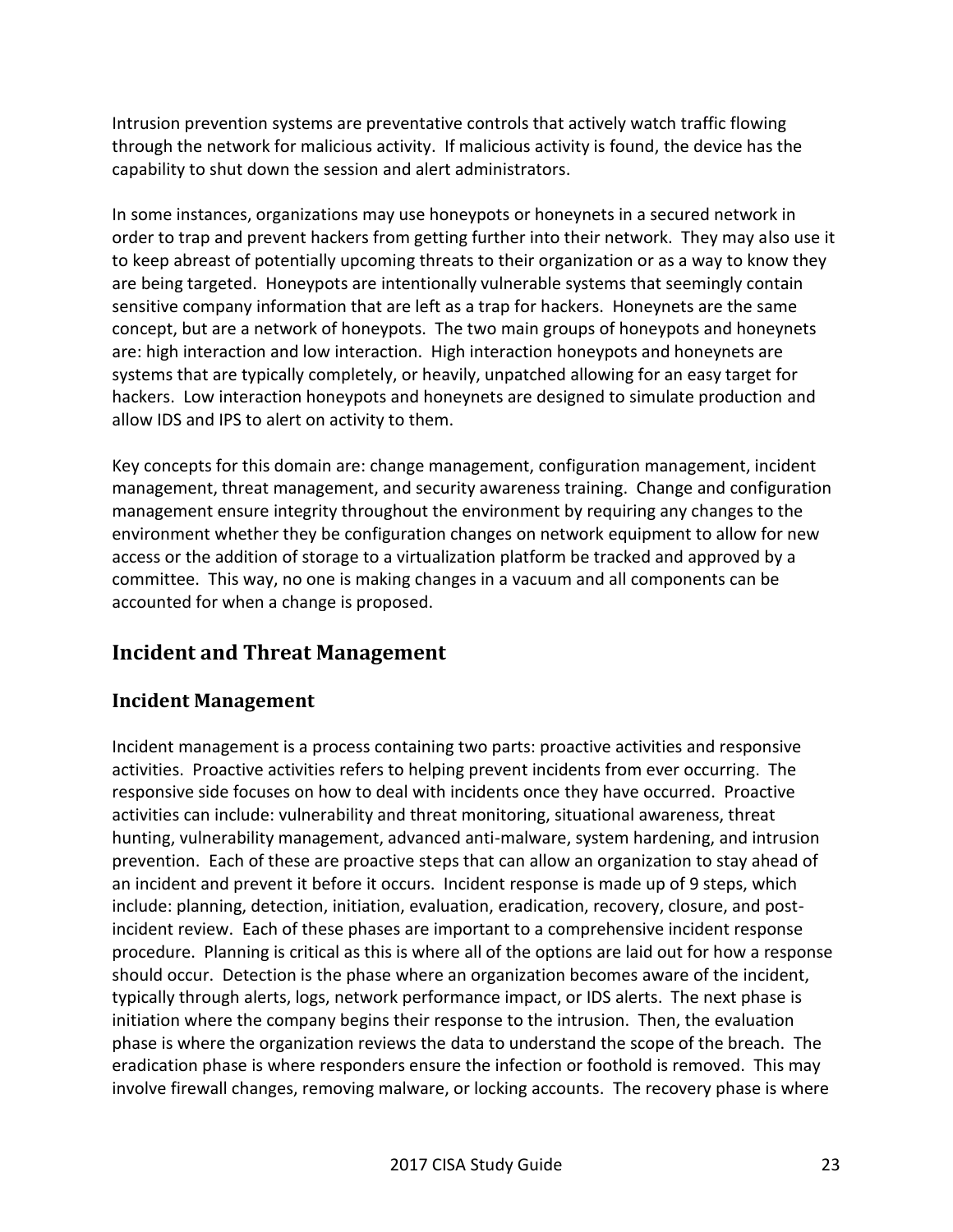backups are typically restored to a pre-incident state or where equipment is replaced. The remediation phase is where changes are made that will prevent or reduce the chances of the incident recurring. Closure is the official closing of incident response actions and the incident is considered resolved. The post-incident review is where responders meet and discuss the incident in more detail such as the cause, impact, and the effectiveness of the response. This is where improvements can be made to the process and how preventative measures can become better in the future.



#### **Threat Management**

Threat management focuses on the threats posed to an organization and the process of attempting to manage these threats. That is, ensuring they pose less of a threat to the organization. This can be accomplished in many ways such as threat hunting and threat modeling. Threat hunting uses indicators of compromise (IOCs) to look for threats within the environment based on known indicators that the threat is present. An example is threat hunting for a particular strain of malware that is known to change file extensions to something with every present infection. The file extension change is an IOC for that particular malware. Commonly, this is done in two different ways internally and externally. Internal threat management uses security tools like IPSs and firewalls to look for IOCs. Externally, this is done by subscribing to feeds for publicly known threats. Threat modeling is the process of looking for potential threats.

#### <span id="page-23-0"></span>**Security Awareness Training**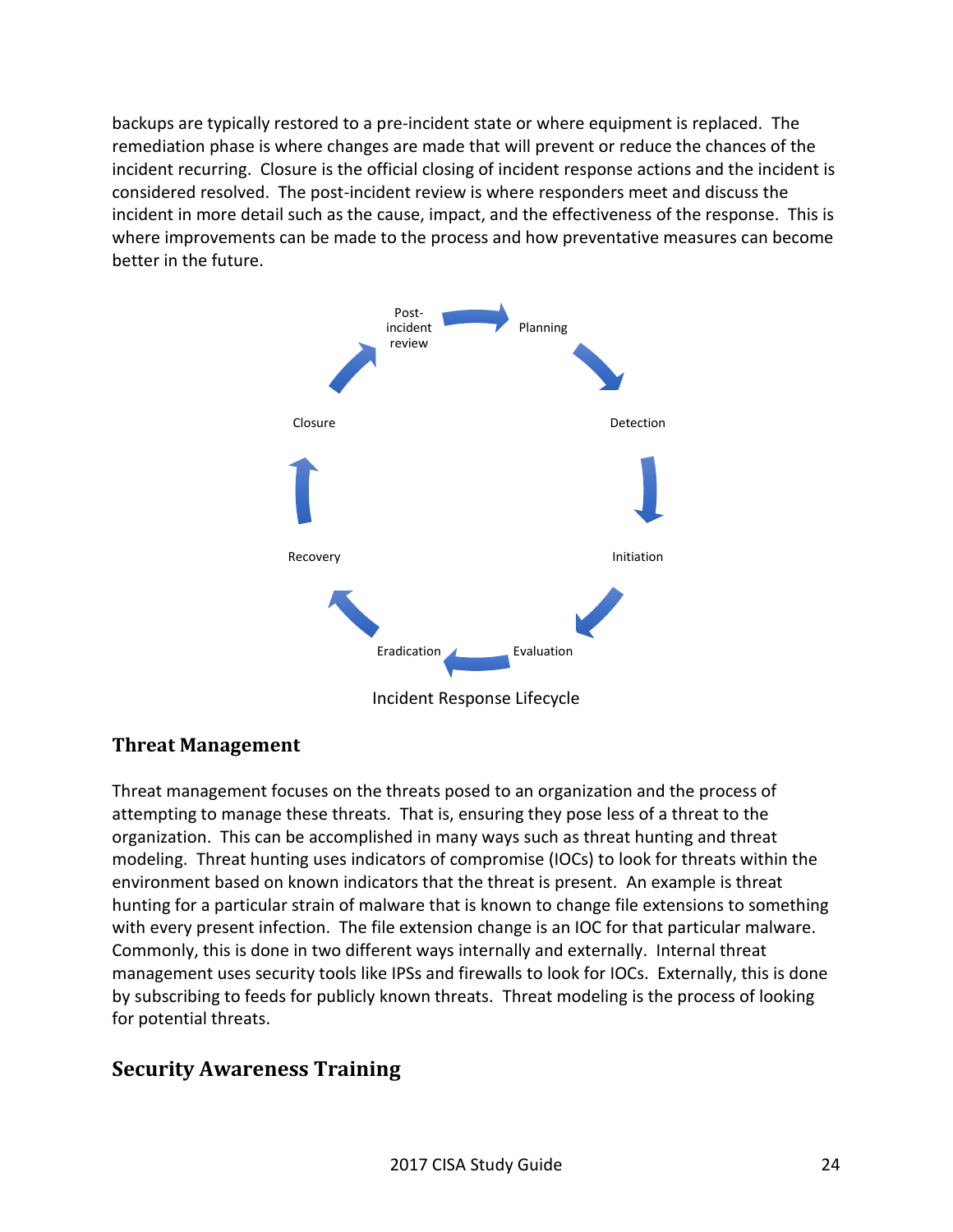Security awareness training is focused on training organizational staff on how their responsibilities and tasks can help protect the organization from threats. Ensuring that each person is familiar with security concepts can help make them the first line of defense against attacks such as phishing or social engineering.

#### <span id="page-24-0"></span>**Forensic Investigations, Concepts, and Phases**

Another important part of this domain is forensic investigation. During the course of a forensic investigation, determining facts is the main focus. Information is gathered, generally for the use in a legal proceeding. The chain of custody ensures that the information gathered was done so in a non-intrusive way and that the data maintains integrity. The key components for an effective chain of custody are: identification, preservation, analysis, and presentation. Identification is focused on the evidence that was found and the tools and methods used to find it. The evidence can be composed of interviews, network devices, computers, and mobile devices. Preservation is a description of the tools and methods used to retain the evidence. In particular, this focuses on detailed records of chain of custody. Analysis is a description of the findings and interpretation of the data gathered. Typically, this includes a reconstruction of events. Finally, the presentation is a formal document that puts all of the above together in a clear and concise way. This presentation includes any opinions the examiner may have of the evidence gathered and analyzed.

The most important methods to understand for forensic investigations are: data acquisition, data extraction, data protection, and analysis and transformation. Data acquisition is the process of acquiring the data. Typically, this data is pulled from a harddrive or other storage media or audit logs. The tools typically used for this are data copiers such as beyond compare or robocopy. Data extraction focuses on taking the forensic data from either a running system or a third-party system. When this is done, the analyst must be sure that the data maintains integrity and security during the transfer process. The data protection phase is concerned with integrity of the data. Computers that are used as the source for forensic data must be physically locked to ensure only authorized persons have access and that the chain of custody is clean. The machines cannot be connected to network. The analysis and transformation phase involves using automated tools to analyze the data and search for specific things. Often, data will have to be transformed to ensure a human or their tool can read it.

#### <span id="page-24-1"></span>**Access Controls**

Access control is another important section for this domain. Important access control concepts to know include the subject/object relationship, fail open vs fail closed, least privilege, segregation of duties, and split custody. A subject is typically a person that wants to access an object, which is typically a resource such as a file or application. Fail open is the concept of an automatic security model failing to a state where it is open and controls are not applied. Fail closed is the concept of failing to a more secure state where less things are accessible.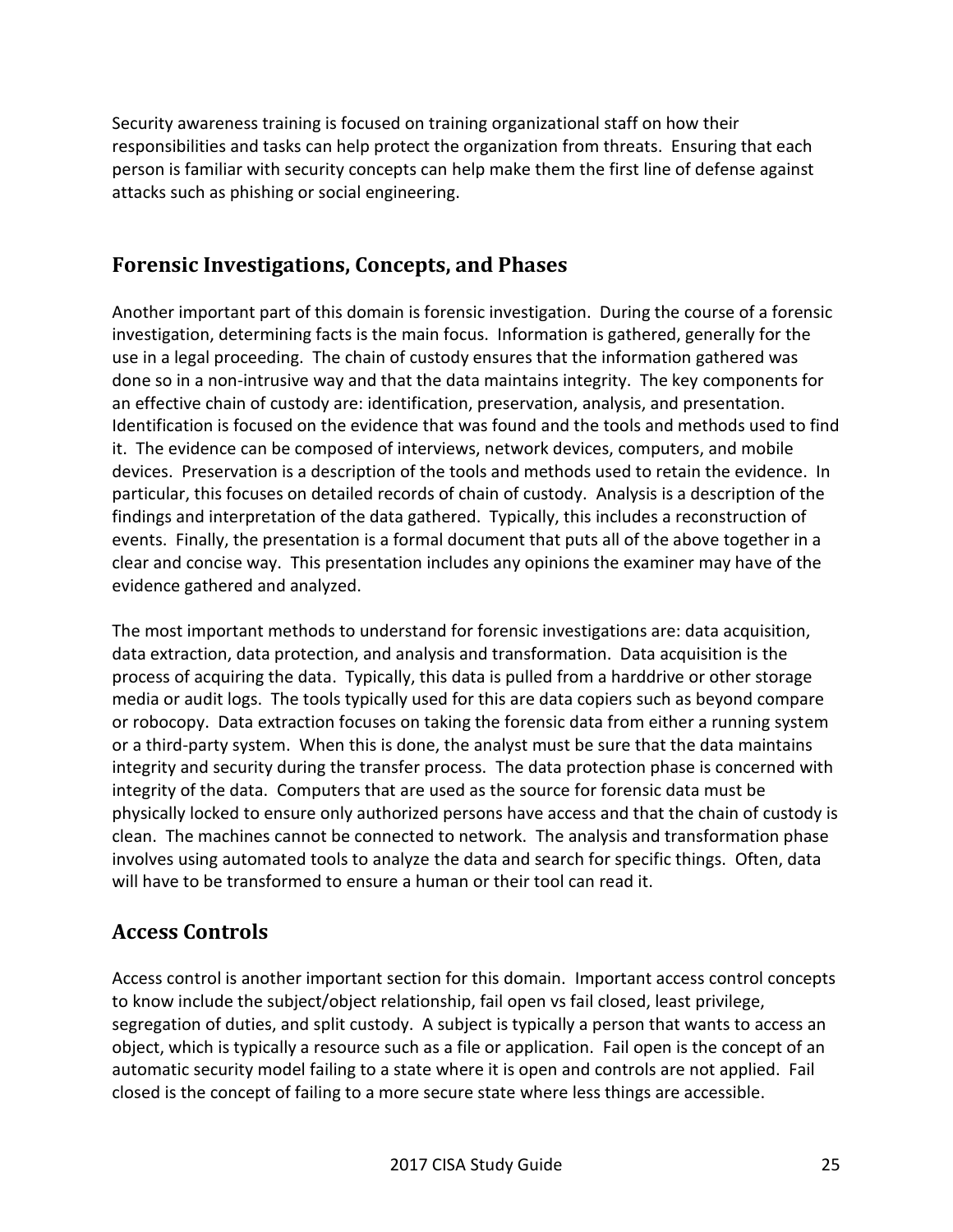Typically, we prefer fail closed, but, in some cases, fail open is required such as building security systems in the event of a fire. Least privilege refers to the concept where users should be given the access they need and nothing more. Segregation of duties is the concept that an individual should not have all access required to perform a critical function alone. As an example, this means ensuring a single user cannot perform both implementation and QA work. Split custody is the concept that means knowledge of a specific subject is split between two different people to ensure security. An example of this is splitting the password into multiple parts and giving a single part to each person and requiring that neither knows the rest of the password. This is commonly done in banks to ensure a single person does not know the entire combination to a safe.

Two access control models that are important to the CISA exam include: mandatory access control and discretionary access control. Mandatory access control is controlled centrally and users are unable to change it. It's used to control a subject's access to objects within a network. When access is attempted, the operating system determines if access should be allowed or denied based upon access properties of the subject and the object. Discretionary access control allows the owner of an object to determine which subjects have access.

Common threats to access controls are malware, eavesdropping, logic bombs, scanning attacks, race conditions, missing patches, default settings, misconfigured permissions, application vulnerabilities, and application logic.

## <span id="page-25-0"></span>**Points of Network Entry and Internet Access**

Securing points of entry into the network are critical to securing information assets. These points of entry are typically the internet and the corporate LAN. The LAN should be secured using network access controls such as 802.1X to ensure only properly authorized users and equipment should be allowed on the LAN.

Internet-based access poses another challenge for organizations. Since we are continually evolving to a decentralized workforce, remote access must be retained. The key to secure remote access is authentication and encryption. Authentication ensures the user is who they say they are. Typically, this is a username and password, but should also include a second factor where possible to ensure security. Encryption ensures the communication between the remote user and the corporate environment is secure. The data the remote user is working with may be sensitive and should be kept securely. VPNs play a huge role in this process. These would be referred to as compensating controls given that the physical controls for the environment are not enforceable for remote users.

## <span id="page-25-1"></span>**Identification, Authentication, and Authorization**

Key concepts for this domain also include identification, authentication, and authorization. Identification requires no proof and it is not relied upon for any access. Authentication is the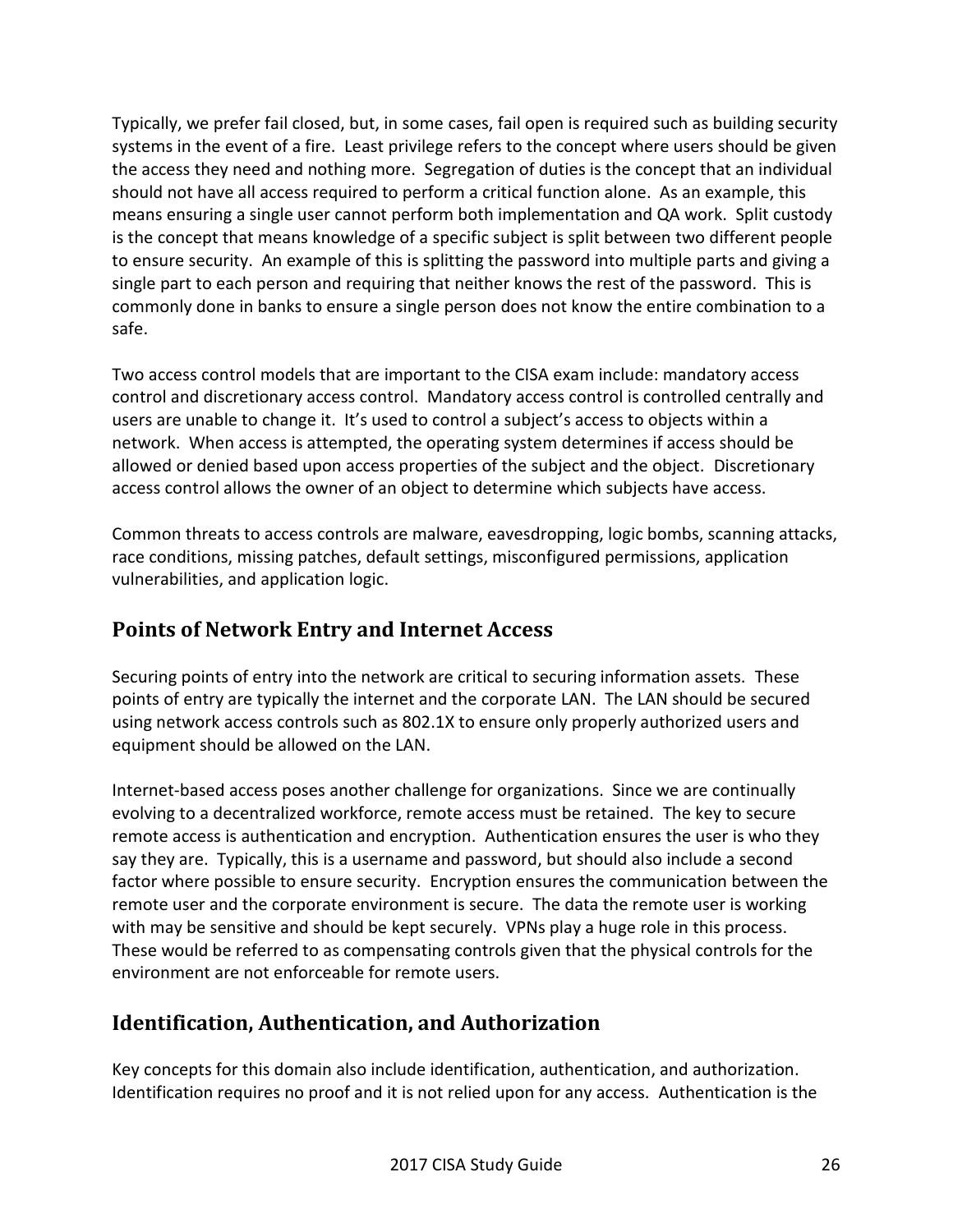process of verifying identity, such as getting proof in addition to the identity like a password and a second factor. Authorization is the process of ensuring a properly authenticated user is given proper access to objects and resources within the network. Understanding the differences between each of these terms is critical to many questions on the CISA exam.

| <b>Term</b>           | <b>Definition</b>                                                                                                                                           |
|-----------------------|-------------------------------------------------------------------------------------------------------------------------------------------------------------|
| Plaintext             | The original, unencrypted message, file, or<br>stream.                                                                                                      |
| Ciphertext            | The encrypted message, file, or stream.                                                                                                                     |
| Encryption            | The process of transforming plaintext into<br>ciphertext through the use of an encryption<br>algorithm.                                                     |
| <b>Hash function</b>  | A cryptographic operation on data that<br>returns a fixed length result-used to verify<br>integrity.                                                        |
| Message digest        | The output of a cryptographic hash function.                                                                                                                |
| Digital signature     | The result of encrypting the hash of a<br>message with the sender's private key.                                                                            |
| Algorithm             | The mathematical formula used to perform<br>encryption, decryption, digests, or<br>signatures.                                                              |
| Decryption            | The process of transforming ciphertext back<br>into plaintext through the use of a<br>cryptographic function.                                               |
| Cryptanalysis         | An attack used against a cryptosystem to find<br>the encryption key that has been used.                                                                     |
| Encryption key        | A block of characters used in an encryption<br>algorithm to encrypt or decrypt a stream or<br>block of data or to create and verify a digital<br>signature. |
| Key encrypting key    | A key used to encrypt another key.                                                                                                                          |
| Key length            | The size of an encryption key-generally<br>measured in bits.                                                                                                |
| <b>Block cipher</b>   | An encryption algorithm that works on blocks<br>of data.                                                                                                    |
| Stream cipher         | An encryption algorithm that works on a<br>continuous stream of data such as video or<br>wireless networks.                                                 |
| Initialization vector | A random number used to introduce<br>additional entropy into some ciphers.                                                                                  |
| Symmetric encryption  | A method of encryption that uses the same<br>key for both encryption and decryption.                                                                        |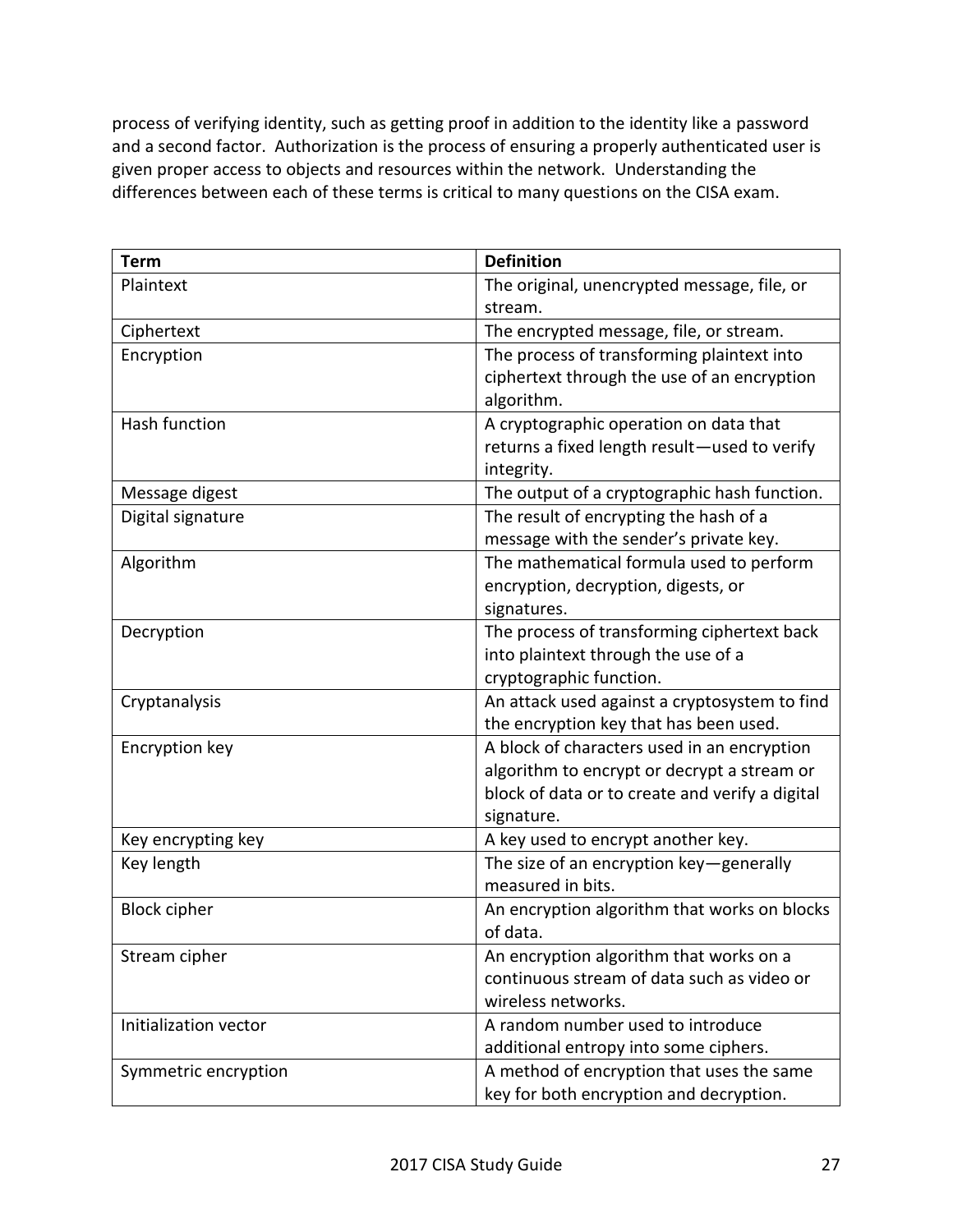| Asymmetric encryption (public key<br>encryption) | A method of encryption, decryption, and<br>digital signatures that uses a pair of<br>encryption keys called a public key and a<br>private key. |
|--------------------------------------------------|------------------------------------------------------------------------------------------------------------------------------------------------|
| Key exchange                                     | The process of exchanging encryption keys<br>used in a symmetric encryption scheme.                                                            |
| Nonrepudiation                                   | A digital signature property whereby a<br>sender cannot refute the sending of a<br>message because it was signed by their<br>private key.      |

## <span id="page-27-0"></span>**Encryption and Public Key Infrastructure**

Public key infrastructure (PKI) was designed to solve the problem of secure and reliable key exchange, storage, and management. The key components of PKI are: digital certificates, certificate authority, registration authority, certificate revocation list, and certification practice statement. Digital certificates are the certificates assigned to members of the PKI and contains their public key and a block of information that identifies the owner. This typically includes information like an email address, name, organization name, and organizational unit. The certificate authority (CA) is the entity that assigns the certificates and publishes them. The CA ensures the identity of the certificate holder is who they say they are. The registration authority (RA) is typically part of the CA, but sometimes it is separate. It is responsible for ensuring the registration process goes smoothly. It verifies the information provided to it in the certificate signing request and may look at government issued ID or other information to verify identity. The certificate revocation list (CRL) is responsible for maintaining a list of certificates that have been revoked for some reason. This may be used if a private key was stolen or if a user was terminated. Other CAs and entities who trust the CA should consult with the CRL to ensure the validity of a certificate before accepting it. The certification practice statement is a published statement that describes how the CA issues and manages their digital certificates. This helps understand the strength of the certificate issued from this CA.

## <span id="page-27-1"></span>**Threats**

#### **Malware Threats**

A common threat to the security of information assets is malware. Malware comes in many forms, some of which are: viruses, worms, Trojan horses, spyware, rootkits, and bots. The threats posed by these malwares varies from general performance issues to stolen or deleted data. Malware can get into an organization in many ways. The most common way is through malicious attachments in email or through unauthorized USB devices. However, malware can also find its way in by exploiting machines with missing patches, exploiting software vulnerabilities, insecure configurations, or fault architecture. Some administrative controls to address malware are: spam policies, business-related internet access, restrict removable media,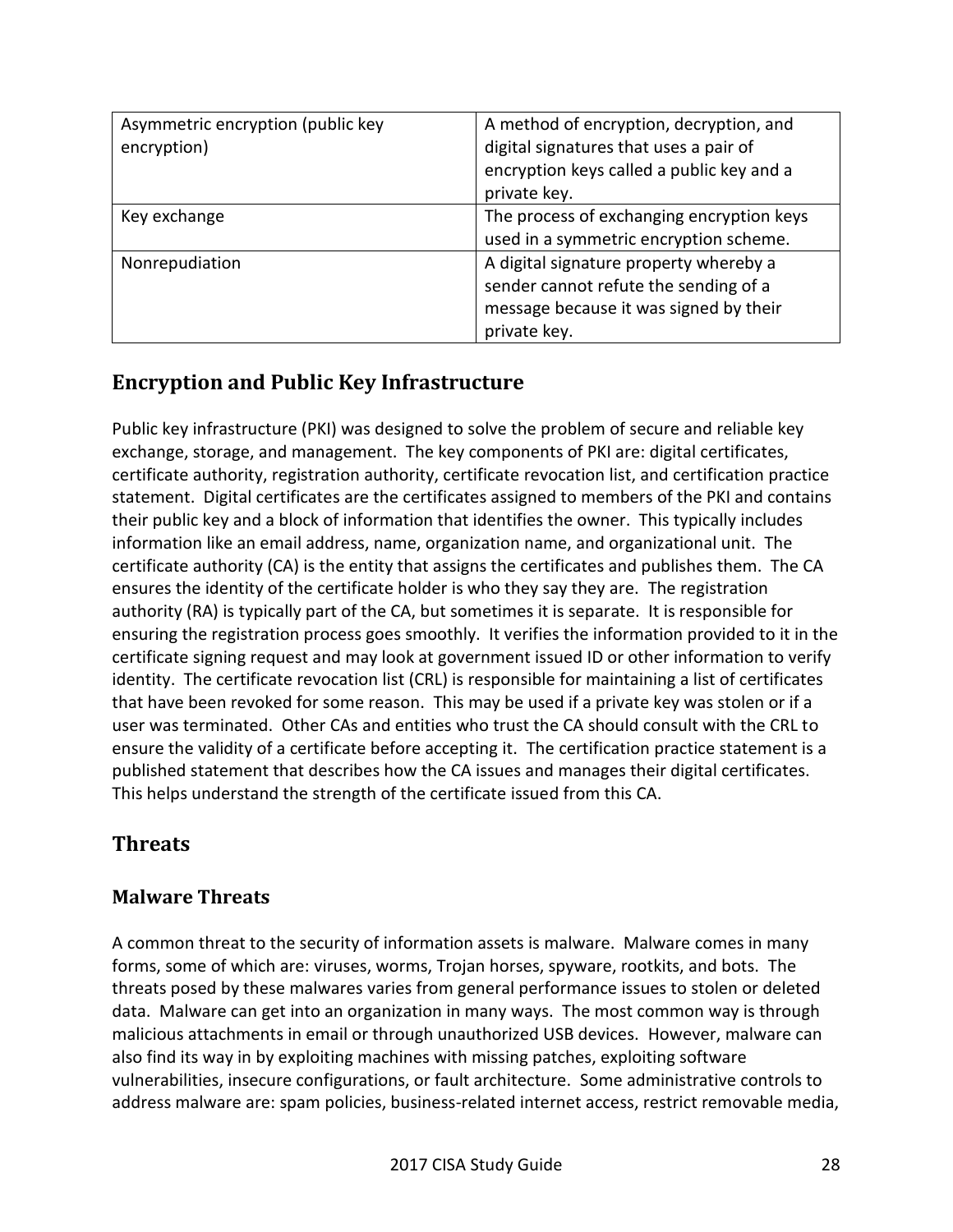restrict file downloads, ensure proper permissions on the workstations, and no personallyowned computers. We can also impose technical controls to limit malware within an environment by using advanced anti-malware tools that look at memory as well as on disk, ensuring wide-spread deployment of anti-malware tools on workstations and servers, enforcing a web filter, using DLP systems, reducing end-user privileges, using an IPS, blocking removable media, removing internet access on servers, booting servers from protected images, and blocking read-only objects.

#### **Environmental Threats**

It's important to remember that not only are we up against malicious actors, but also environmental variables. Some important environmental threats and vulnerabilities to be familiar with are: electric vulnerabilities like surges, spikes, inrushes, noise, dropouts, brownouts, and blackouts; and physical vulnerabilities like temperature, humidity, dust and dirt, smoke and fire, and earthquakes.

Spikes and surges are rapid increases in voltage that are short-lived, but can provide incredible damage to electrical components. Inrushes are a sudden increase in current that can lead to a voltage drop to critical components. Noise is electromagnetic interference for incoming power. Dropout is a momentary loss of power that lasts a very short time. Brownouts are a sustained drop in voltage that can last for several hours. Blackouts are a complete loss of electricity. To combat these electrical vulnerabilities, we can use UPSs, generators, and dual power feeds. This will allow us to reduce the potential for service disruption and allow us to operate during times of less than optimal electrical power.

Fire suppression is a key component to protecting information assets. There are many types of centralized fire suppression systems. The best for computer equipment is typically inert gas since it will not adversely impact the electronic components, but can still put out the fire.

| <b>Type</b> | <b>Description</b>                              |
|-------------|-------------------------------------------------|
| Wet pipe    | All sprinkler pipes are filled with water. Each |
|             | sprinkler head has a heat-sensitive bulb        |
|             | which triggers when a pre-set temperature is    |
|             | reached, causing a water dispersal to put out   |
|             | the fire.                                       |
| Dry pipe    | Dry pipes are often used when temperatures      |
|             | can go below freezing for periods of time.      |
|             | The pipes are filled with compressed air,       |
|             | which temperature causes the bulbs to           |
|             | break, a valve lets water into the pipes to     |
|             | then put out the fire.                          |
| Pre-action  | Commonly found in datacenters, this system      |
|             | is basically dry pipes until another event      |
|             | occurs like a smoke alarm, which then fills     |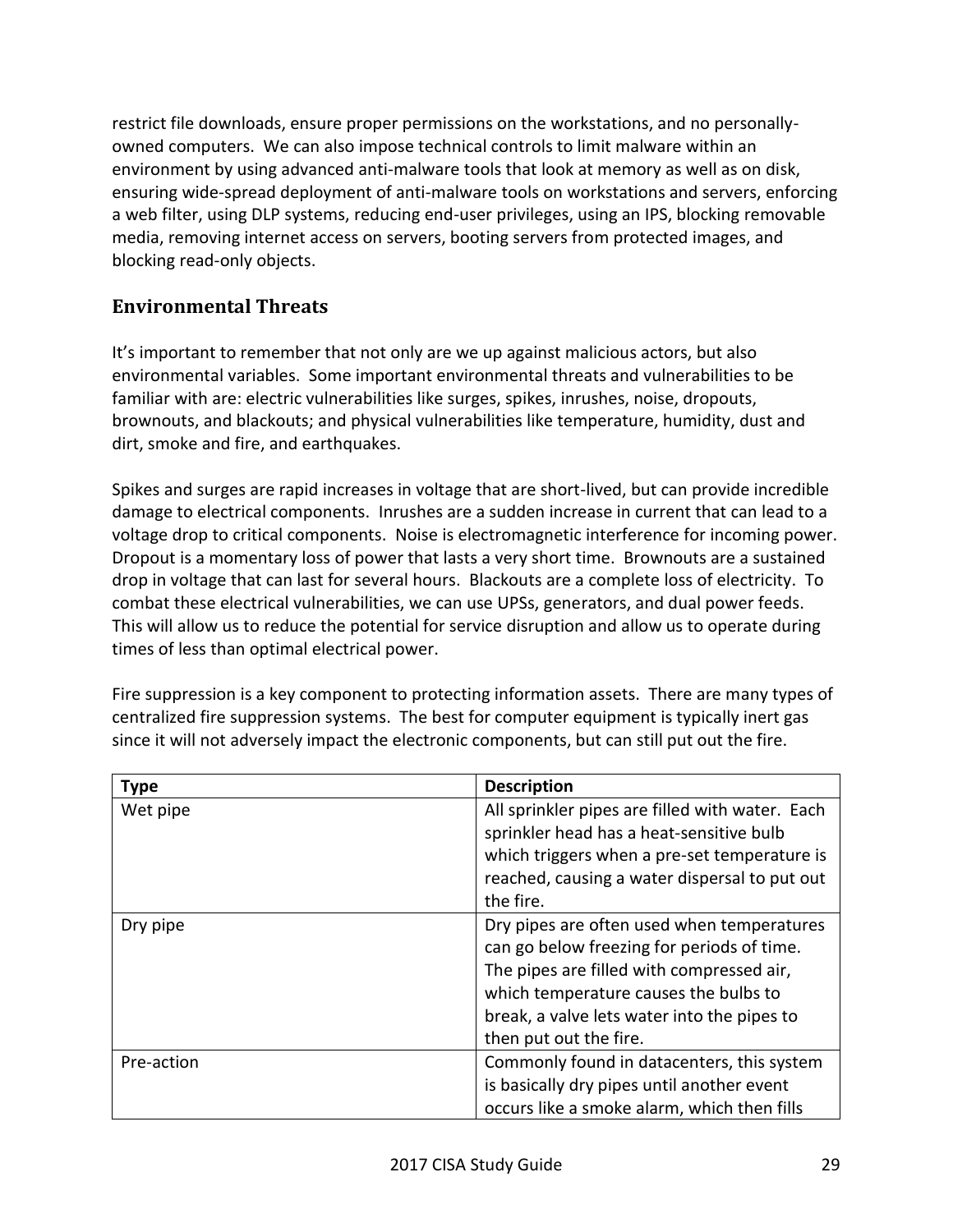|           | the pipes with water. If the ambient<br>temperature is high enough to break the<br>bulbs, the heads release water, which will put<br>out the fire.                                             |
|-----------|------------------------------------------------------------------------------------------------------------------------------------------------------------------------------------------------|
| Deluge    | This system is like the dry pipe system<br>without the ambient temperature sensors.<br>When an alarm is triggered, the pipes fill with<br>water and put out the fire.                          |
| Inert gas | This is the best choice for electronic<br>equipment because it does not impact the<br>components, but can still put out the fire by<br>displacing oxygen. The gas often used now is<br>FM-200. |

## <span id="page-29-0"></span>**Physical Security**

Physical security is also a concern when protecting information assets. The most common physical security threats are: theft, sabotage, espionage, covert listening devices, tailgating, propped doors, and poor visibility. Tailgating is a technique that malicious actors may use to gain physical access to a building. It involves following an employee into a building without having to show their own security badge. It's commonly referred to as piggybacking as well. Some countermeasures that can be deployed for physical security are: keycard systems requiring every user to badge-in to gain access, cipher locks requiring users to know a code to gain access to the building, fences and walls, bollards, video surveillance, visual notices, bug sweeping, security guards, and guard dogs.

## <span id="page-29-1"></span>**Auditing of Information Asset Protection Controls**

Auditing information asset protection is a critical component to passing the CISA as well. The critical components to audit are: security management, logical access controls, network access paths, access management, user access controls, password management, user access provisioning, employee terminations, access logs, investigative procedures, points of presence, network security controls, network access controls, network change management, vulnerability management, environmental controls, physical security controls, and physical access controls.

| <b>Audit target</b>                  | <b>Process</b>                              |
|--------------------------------------|---------------------------------------------|
| Policies, processes, procedures, and | Request and review IS policies to determine |
| standards                            | what processes are required. From there,    |
|                                      | request appropriate process and procedure   |
|                                      | documentation. Verify adequate coverage     |
|                                      | for each topic as compared to an industry   |
|                                      | standard like ISO 27001.                    |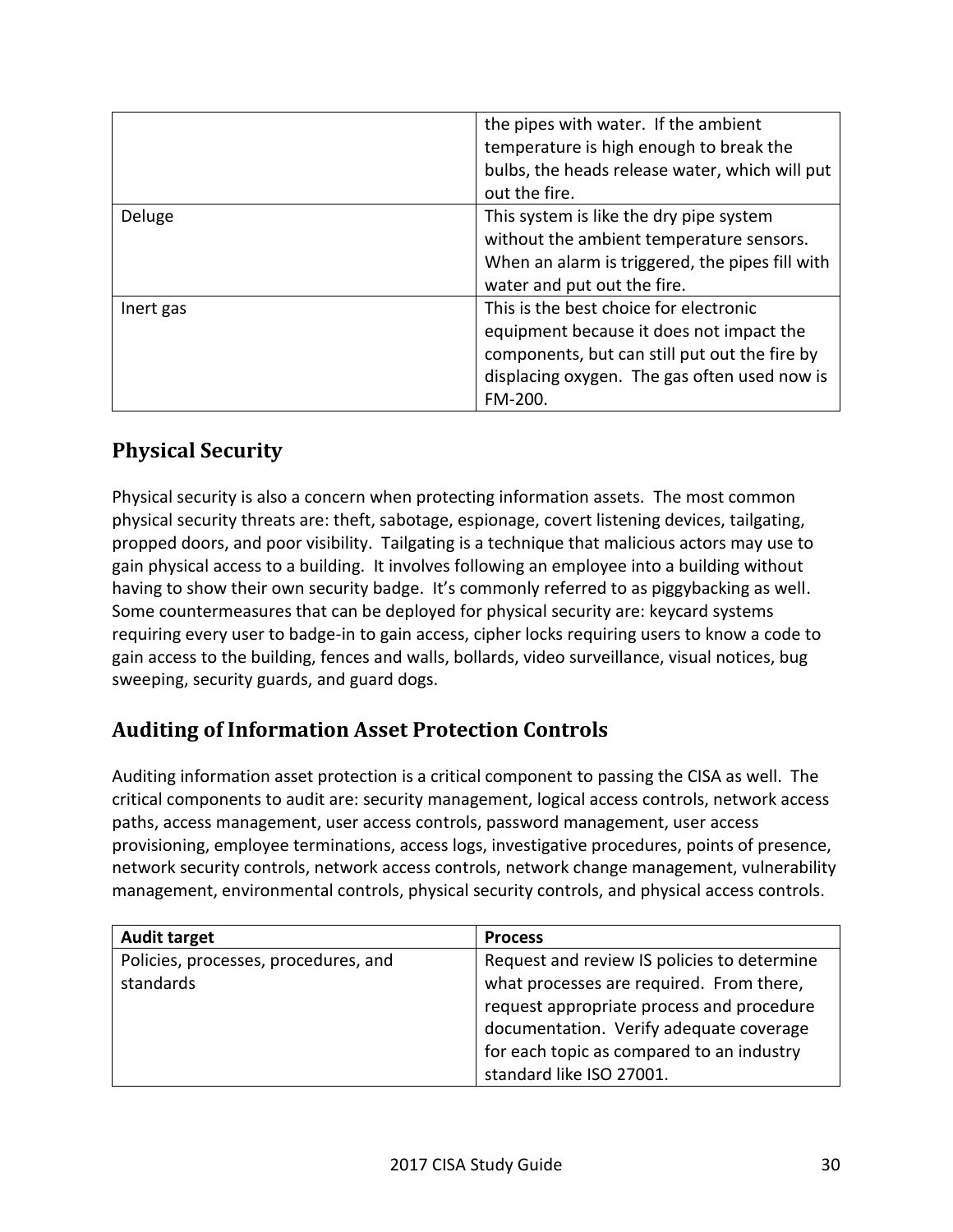| Records                                    | For any security management process with<br>record keeping, the business records should<br>be examined to determine adherence to the<br>processes.                                                                   |
|--------------------------------------------|----------------------------------------------------------------------------------------------------------------------------------------------------------------------------------------------------------------------|
| <b>Security Awareness Training Program</b> | Examine training materials, procedures, and<br>records to determine effectiveness. During<br>interviews, questions should be asked to<br>verify that SAT has been done and that it has<br>been effectively retained. |
| Data ownership and management              | Ask about the methodology used to ascertain<br>ownership and management of data.<br>Determine whether there are any company-<br>wide policies for data management or if it is<br>unstructured.                       |
| Data custodians                            | If custodians are used, the auditor should<br>determine if the custodian discharges the<br>wishes of the owner or if they decide on their<br>own.                                                                    |
| Security administrators                    | If IT staff is responsible for this, the auditor<br>should determine if the IT staff are<br>knowledgeable and qualified to handle this<br>responsibility.                                                            |
| New and existing employees                 | Determine if any policies and security<br>awareness training exists to ensure<br>individuals are aware of their role in securing<br>company data and not misusing it.                                                |

Auditing network paths is import as it ensures there are undocumented paths of access for users that are not taken into account in the security policies. This would include ensuring that all WiFi is accounted for and controlled.

Auditing user access controls should include a focus on authentication, authentication bypass, access violations, user account lockouts, IDS/IPS, dormant accounts, shared accounts, system accounts, and any jump servers.

Auditing password management should draw your attention towards: password standards/policies, minimum length of the passwords, complexity requirements, expiration, history enforcement, minimum time between changes, display configuration, transmission, storage, account lockouts, access to encrypted passwords, and password vaulting.

Auditing user access provisioning should include a focus on: access request processes, access approvals, new employee provisioning (onboarding), segregation of duties, and access reviews.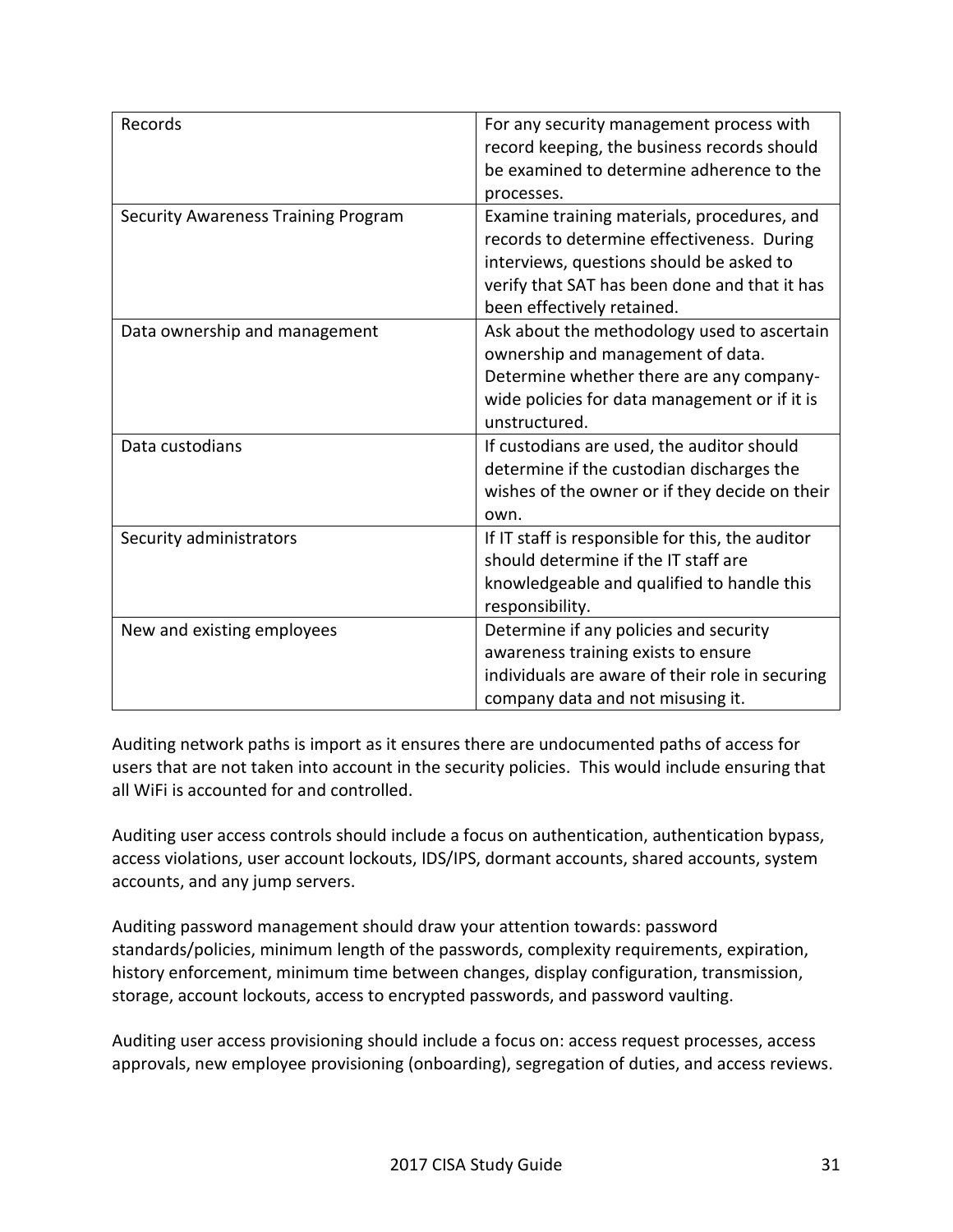Auditing employee termination processes should include: the termination process itself, timeliness of completed requests, access reviews to ensure proper adherence, and contractor access and terminations. If the termination processes do not account for each of the above, it should be considered deficient and recommendations be made to ensure all are accounted for.

#### <span id="page-31-0"></span>**Access Logs and Investigative Procedures**

In order to make use of access logs, they should be audited. They do not provide much benefit if they are not reviewed and actionable. The auditor should determine which events are recorded and what information is included in those. The auditor should also understand the technical aspects of the system enough to know what should be logged to make effective recommendations. A note should be made noting whether the logs are decentralized or aggregated and centralized. The auditor should also ensure the access logs are protected from alteration and destruction. Policies should ensure access logs are reviewed routinely and the auditor should determine if that is adhered to. The auditor should also ensure retention of logs in accordance with policy, industry standard, and compliance. Additionally, the auditor should determine whether or not the organization is alerted to log events.

Investigative procedures for the organization should also be audited as part of this domain. The key things to review are: investigation policies and procedures, computer crime investigations, and computer forensics. First, the auditor should determine if there are any policies for investigations. If there are, the auditor needs to ensure this includes information on who is responsible for investigating, where information about investigations is stored, and where they're reported. It should also be determined if there are policies and procedures related to computer crime investigations. Part of this processes is the auditor understanding how to relay the results of internal investigations to law enforcement. Finally, the auditor should determine if there are any policies and procedures related to computer forensic investigations. The tools that are used and techniques should be noted. Also, the auditor should determine the level of qualifications of any trained investigators.

Internet points of presence should be reviewed as well such as search engines, social networking sites, online sales sites, and domain names to determine the spread of organizational information. Search engines may contain valuable company information that may need to be eradicated. Social networking sites may contain unauthorized disclosing of information that should be investigated. Online sales sites may contain company information or hardware for sale that the company should be aware of and notify law enforcement about. Domain names should also be investigated to ensure contact information is verified.

Network security controls should be audited to ensure proper protection of information assets. Typically, this is done by performing an architecture review, which should include a review of architecture documents, ensure support of business objectives, compliance with security policy, comparisons of documented versus actual architecture, and the change and review processes.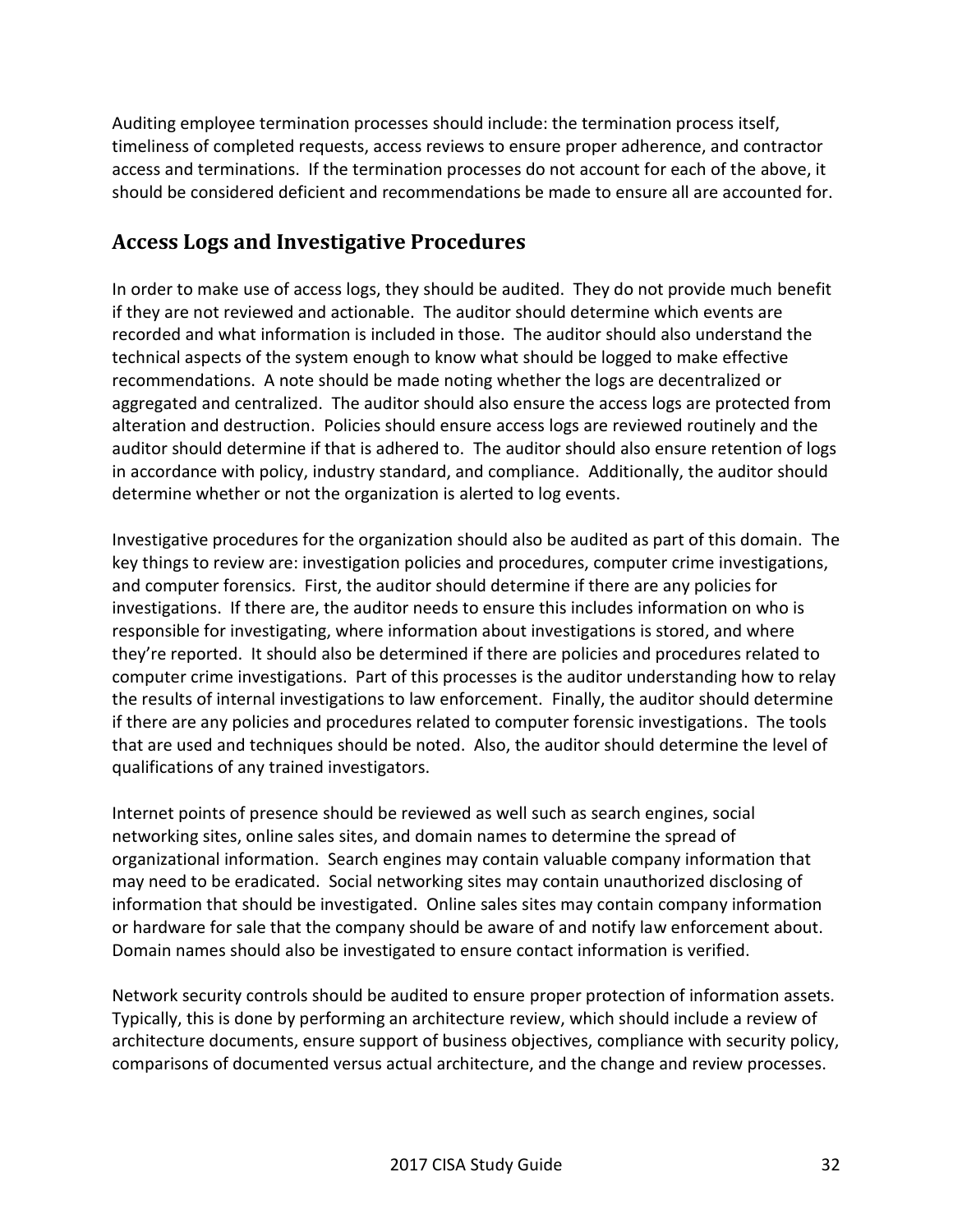Network access controls should be audited as well. Particular attention should be paid to user authentication, firewalls, IDS/IPS, web filtering, cloud access security broker, DLP systems, remote access configurations, jump servers, dial-up modems, and wi-fi access points. Proper configuration and adherence to both company policy and industry standards should be ensured through this review.

Network change management should be audited as well to determine the effectiveness of any policies and procedures in place. This audit should include a review of the change control policy, change logs, change control procedures, emergency changes, any rolled-back change policies, documentation updates, and any links to a development lifecycle.

Vulnerability management should be audited to ensure a company is doing what they can to be proactive in their approach to securing information assets. This audit should review alert management to determine responsiveness, infrastructure penetration testing, application penetration testing, and patch management procedures.

Auditing of environmental controls is very important as well. This should include noting and reviewing any power conditioning equipment such as line conditioners or UPS. This should also include backup power, HVAC systems, water detection, fire detection and suppression, and cleanliness of the datacenter.

Physical security controls should be audited. As part of this audit, the auditor should determine and note the proximity to hazards such as dams, rivers/lakes, fault lines, volcanoes, airports, and freeways. The auditor should also look for any external marking on the building indicating what's inside.

Finally, physical access controls should be audited and tested. These controls include physical barriers, surveillance, guards and guard dogs, and keycard systems. Auditing these systems, the auditor should make sure they understand how each layer works together to provide comprehensive security and how they may be improved to better achieve organizational objectives and goals.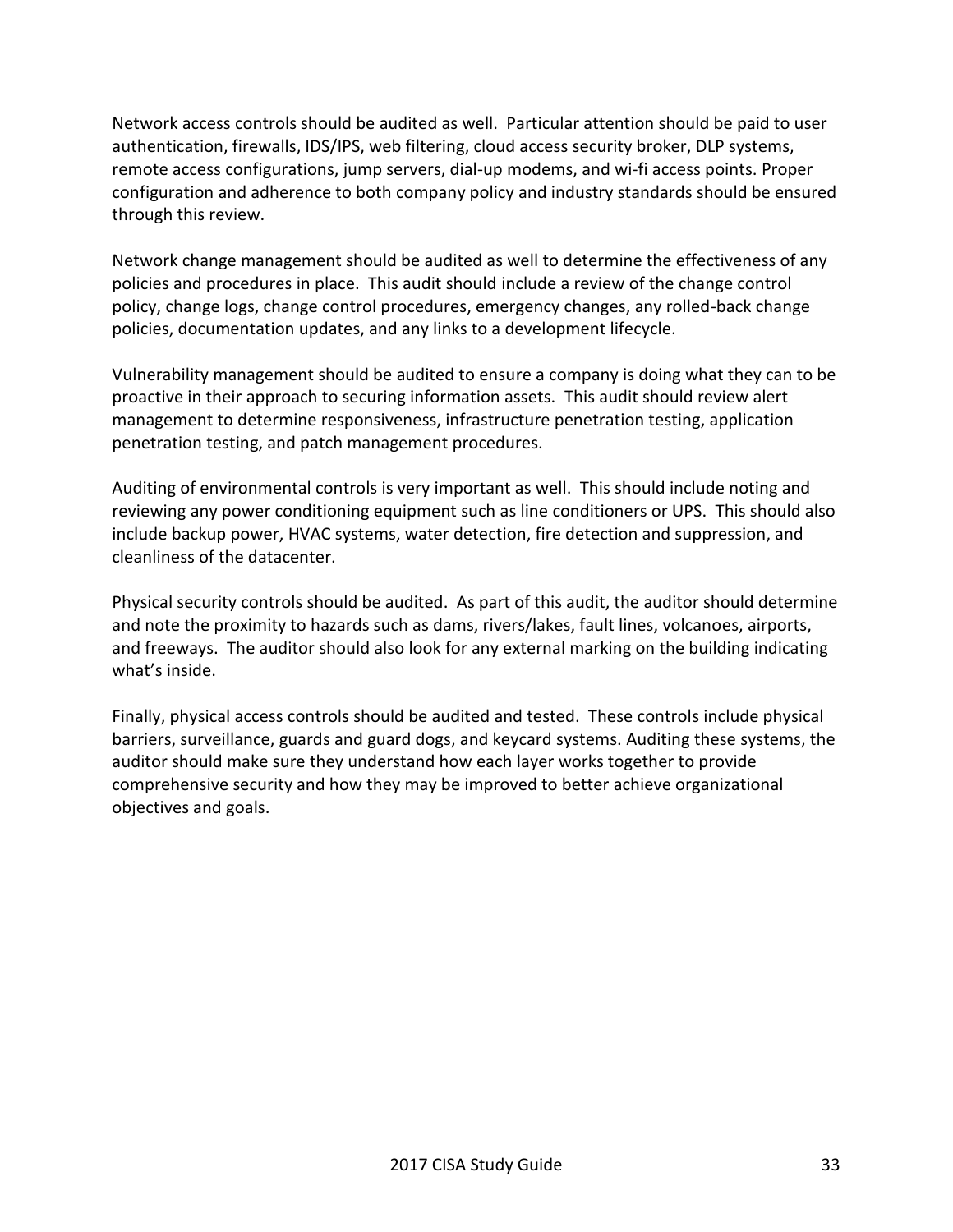# <span id="page-33-0"></span>**Exam Practice Questions**

- 1. Why would an IS auditor want to review the organizational chart during the course of an audit?
	- a. To increase efficiency in each business unit
	- b. To gain an understanding of the workflow
	- c. To understand the separation of duties in the IS department
	- d. To understand responsibilities and authority of every person in the organization

**Correct Answer is D – Understanding the organizational chart of an organization can give an** auditor a quick view into the structure of the organization, which may allow them to find easy recommendations in the event of single points of failure or continuity.

- 2. What is audit risk?
	- a. Detection risk
	- b. Inherent risk
	- c. Control risk
	- d. All of the above

**Correct Answer is D – Audit risk is the combination of control risk, detection risk, and inherent** risk. Control risk is the risk that a material error exists that is undetectable by the control framework in use by the organization. Detection risk is the risk that an auditor may inadvertently overlook errors in the course of an audit. Inherent risk is risk that errors are inherent in the business processes and compensating controls do not exist to resolve.

- 3. Which concern is paramount for an IS auditor while he performs a forensic investigation?
	- a. Preservation of data
	- b. State of host operating system
	- c. Disclosing hidden code found in the analyzed data
	- d. Hash totals

**Correct Answer is A –** The primary concern of a forensic auditor should be the preservation of data. If the data is not preserved correctly, it may be inadmissible in court and/or invalidate all findings of analysis.

- 4. Which audit technique will provide the auditor with the best evidence of segregation of duties?
	- a. Reviewing the structure of the organizational chart
	- b. Interviewing upper management
	- c. Informally talking with middle management and end-users
	- d. Observation and interview results

**Correct Answer is D – The best way for an auditor to determine the implementation of** segregation of duties is through interviews and observation. This allows the auditor to ask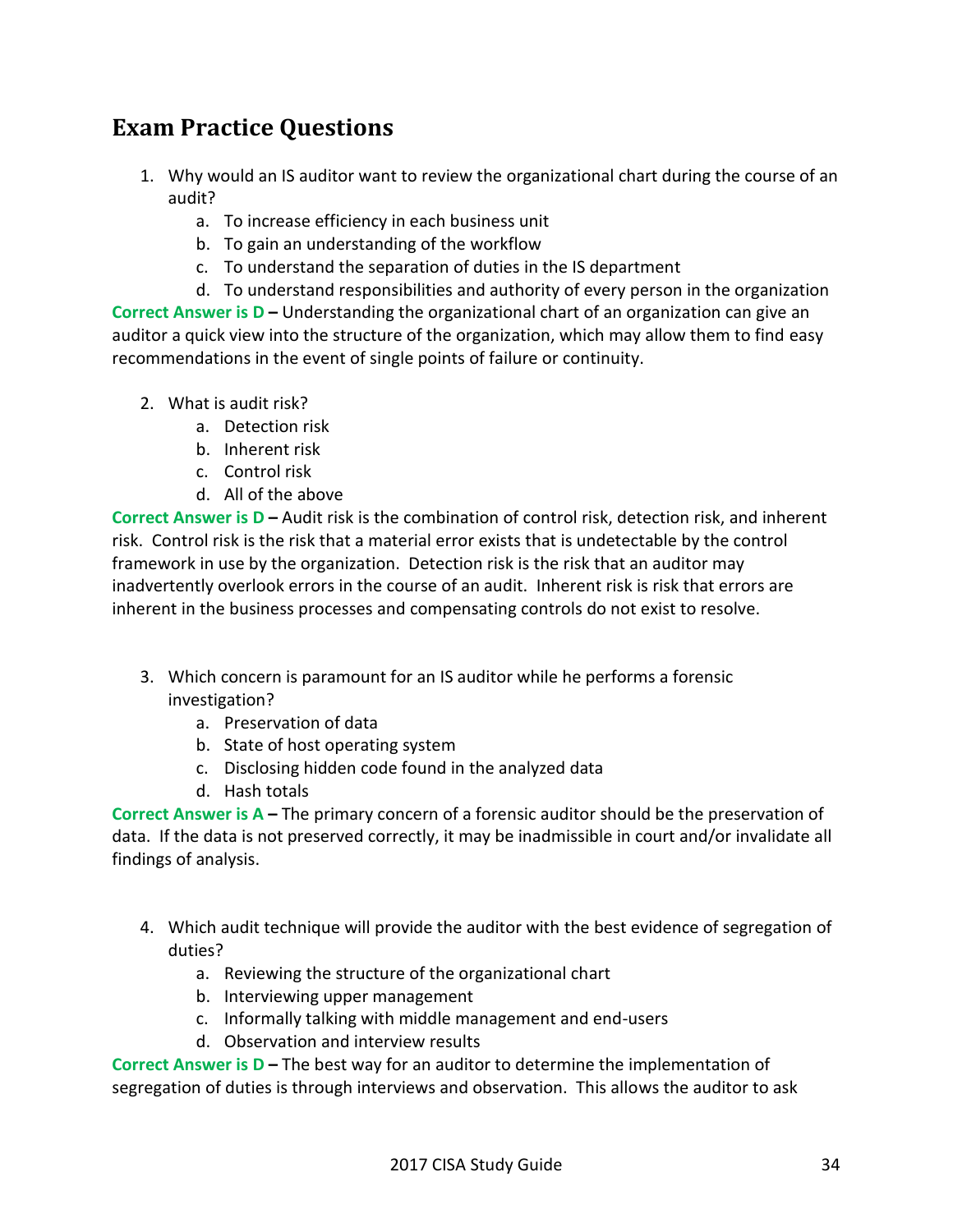questions that will lead him to the answer rather than simply relying upon documentation that may be dated or loosely followed internally.

- 5. Which of the following application risks is the greatest danger to an organization?
	- a. Keylogging
	- b. Payload stager
	- c. File inventorying
	- d. Unwanted outbound connections

**Correct Answer is D – Unwanted outbound connections are far and away the largest risk listed.** This risk would allow a machine to be a staging ground for further attacks or allow information to be siphoned off unknown to the organization. This would also allow an attacker to attack other machines internally from a "trusted" machine on the network.

- 6. A critical function of a firewall is:
	- a. Traffic routing
	- b. Traffic filtering
	- c. Traffic logging
	- d. Traffic decryption

**Correct Answer is B –** While a firewall can perform many functions, it's primary role is as that of a traffic filter. This allows an organization to implement a policy in accordance with internal policy documentation that enforces the agreed-upon rules of the organization. More advanced firewalls will also allow the organization to perform more in-depth analysis of traffic and make baselining risk and detection capabilities more robust.

- 7. Which RAID level provides the greatest level of redundancy?
	- a. RAID 6
	- b. RAID 0
	- c. RAID 1
	- d. RAID 5

**Correct Answer is A – RAID 6 can withstand the failure of two disks within an array due to the** fact that there are two parity blocks used instead of one. RAID 5 can withstand one drive failure; RAID 0 is a stripped volume so it cannot withstand any failures; RAID 1 can withstand a single disk failure.

- 8. What is recovery point objective?
	- a. The amount of time it takes to recover in the event of a disaster
	- b. The period for which recent data will be lost in a disaster
	- c. The number of point-in-time backups retained for a disaster
	- d. The point at which a disaster necessitates a recovery

**Correct Answer is B –** Recovery point objective is the period for which data will be lost in a disaster. It's typically measured in hours or days. So, an RPO of 4 hours means a company will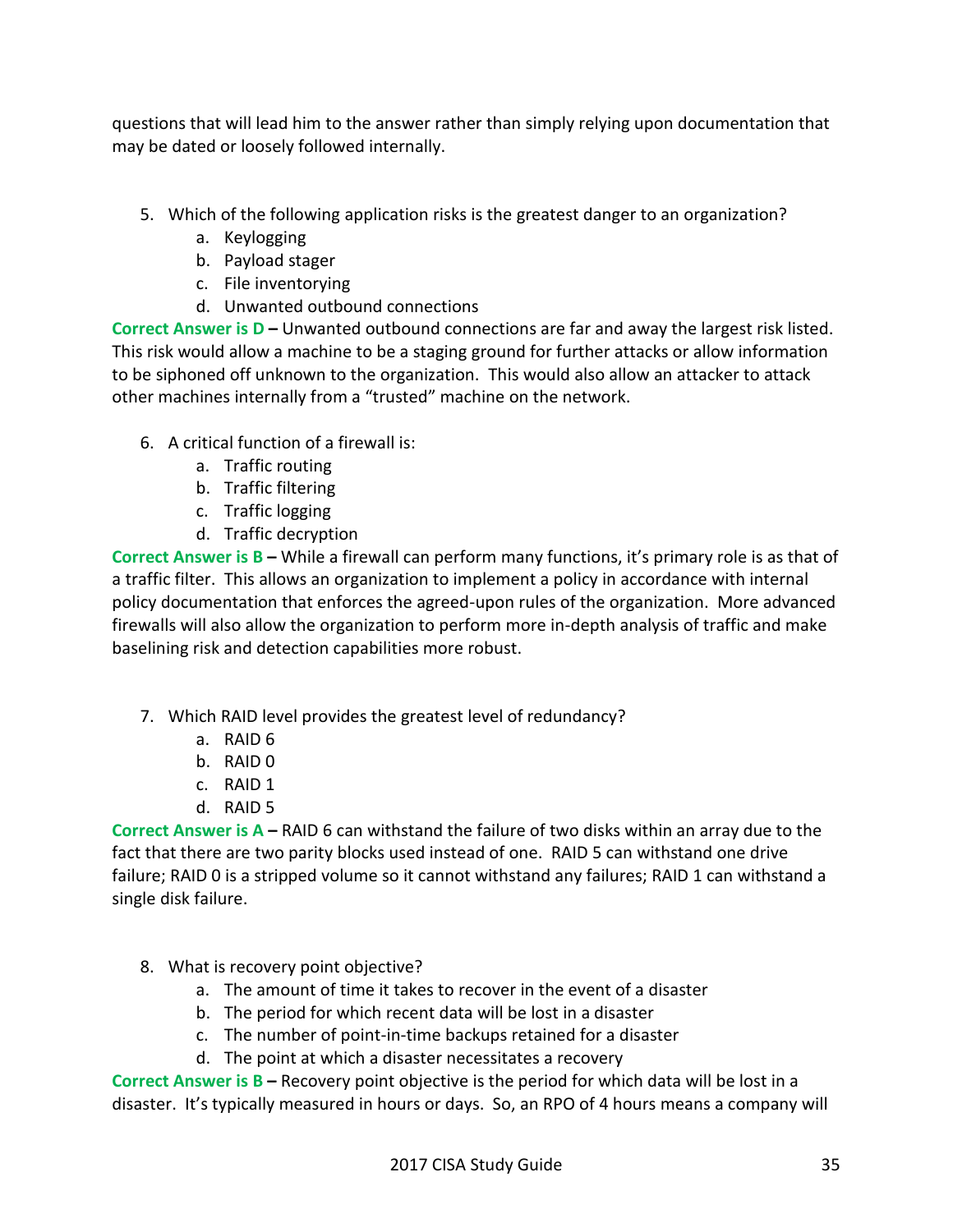lose 4 hours of data in the event of a disaster. Likewise, RTO is the time it takes for recovery to occur.

- 9. What is the primary responsibility of the data administrator?
	- a. Developing data dictionary system software
	- b. Developing physical database structures
	- c. Maintaining database system software
	- d. Defining data elements, data names, and their relationships

**Correct Answer is D – The primary responsibility of a data administrator is to define data** attributes like names, elements, and their relationships to one another.

10. Which of the following tools is best for testing software modules?

- a. Desk checking
- b. Documented process walkthrough
- c. Blackbox testing
- d. Developer interviews

**Correct Answer is C – Blackbox testing is the best way to test an application or modules of an** application because it looks at it the same way a hacker would, which is the most accurate way to calculate the risks associated with it.

- 11. While reviewing the IT infrastructure, an IS auditor notices that storage resources are continuously being added. The IS auditor should:
	- a. Recommend disk mirroring or RAID 1
	- b. Recommend implementation of a change control process
	- c. Review the capacity management process
	- d. Recommend a compression algorithm

**Correct Answer is C –** If storage is constantly needing to be adjusted, it is indicative of a shortcoming in the capacity planning process. This shortcoming could result in downtime if proper utilization is not accounted for at the worst. The best case scenario is that a lot of manhours are lost on the inefficiency associated with constantly having to be reactive rather than proactive.

- 12. Which control is the best method to ensure that data in a file has not been changed during transmission?
	- a. Hash values
	- b. Check digits
	- c. Parity bits
	- d. Reasonableness check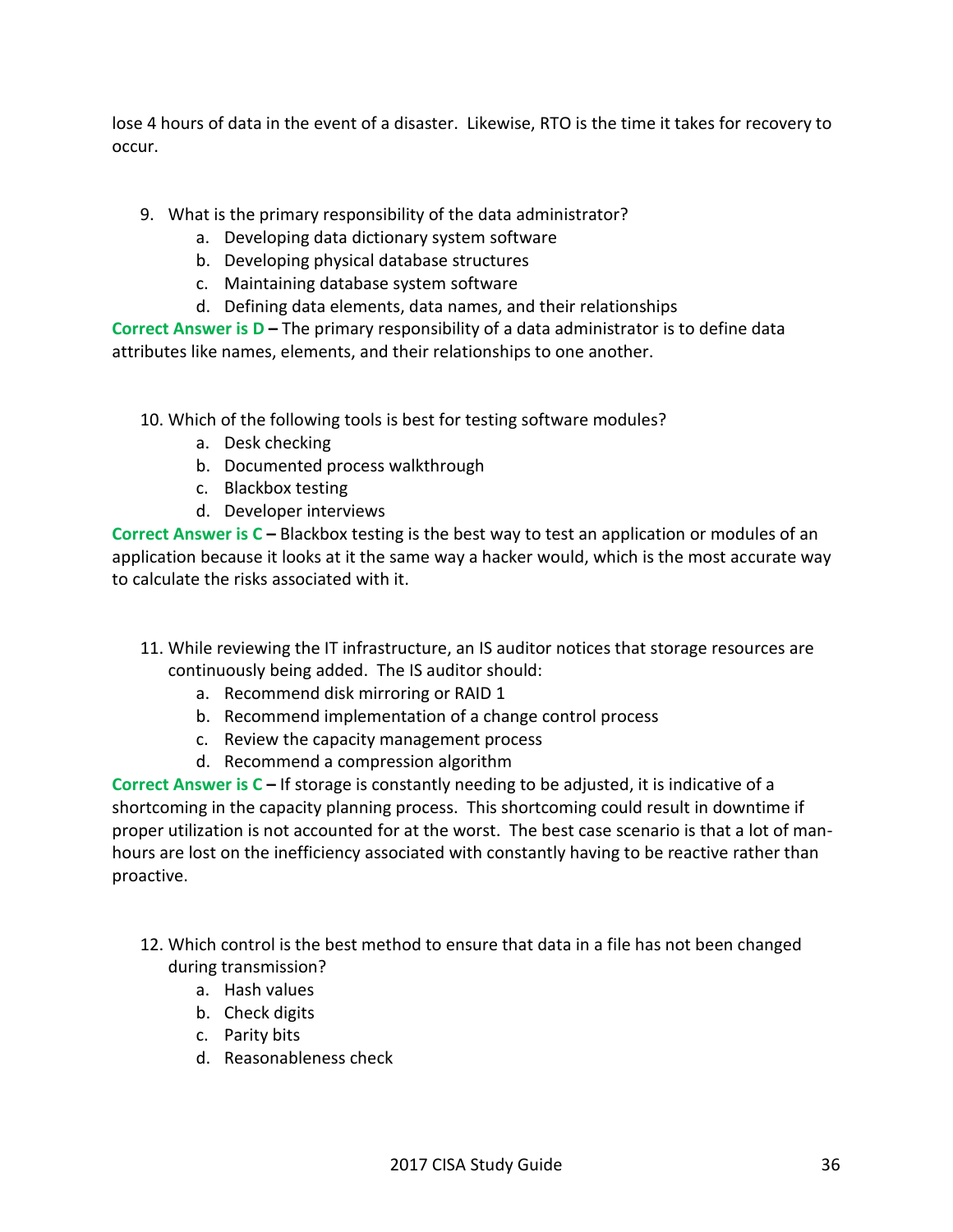**Correct Answer is A –** Hash values are the best way to verify file integrity since they take into account the contents of the file and are hard to duplicate with strong algorithms such as SHA256 or SHA512.

- 13. Which of the following is the most effective technical control for enforcing an internal acceptable use policy?
	- a. Routing inbound internet traffic through a reverse proxy server
	- b. Implementing a basic firewall with appropriate access rules
	- c. Routing outbound traffic through a content-filtering proxy server
	- d. Requiring users to sign an agreement

**Correct Answer is C –** The best way to enforce an acceptable use policy with a technical control is ensuring outbound internet traffic flows through a content filter. This ensures that policies are set on the content filter and are enforced equally for all users.

- 14. At which layer of the OSI model do confidentiality, authentication, and data integrity services for transmissions operate?
	- a. Presentation layer
	- b. Session layer
	- c. Network layer
	- d. Physical layer

**Correct Answer is C –** Most confidentiality, authentication, and data integrity controls operate at the network layer. Some of these controls can operate at higher layers when focused on files and not the transmission of data.

- 15. The Annual Loss Expectancy of a risk without compensating or mitigating controls is expected to be \$100,000. You recommend a control that will save 60% of the loss at an annual cost of \$30,000 over the life of the process. Is this a justifiable expenditure?
	- a. No. ALE is not a reliable metric to use for justifying a control
	- b. No. The savings of implementing the control is insufficient to justify the expenditure
	- c. Maybe, but it depends on the risk appetite of the organization
	- d. Yes, the new cost of the risk is lower than the cost of the control

**Correct Answer is D – The answer is yes because the total cost of an uncompensated or** unmitigated risk in this instance is \$100,000. Mitigating the risk to 60%, the total cost comes to \$40,000. Comparing the new cost of the risk to the cost of the control (\$30,000), we see that this is an easily justifiable spend of security budget.

- 16. Which of the following is most true regarding manual controls versus automated controls?
	- a. Manual controls require human interaction while automated controls do not, but the difference is inconsequential in an audit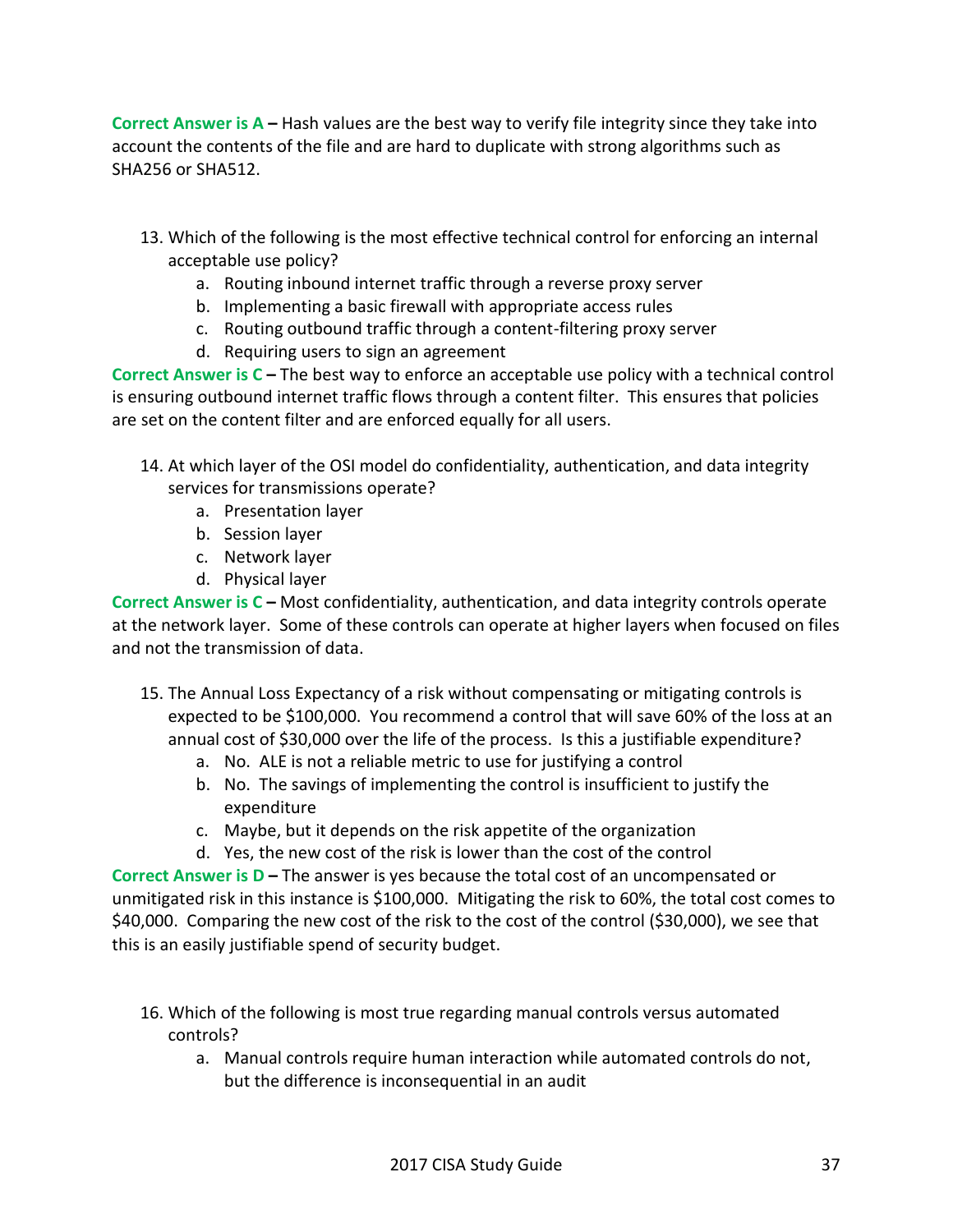- b. Manual controls only require human interaction in the early stages, while automated controls are fully independent
- c. Automated controls are not susceptible to human error while manual controls are, which should be taken into account during an audit
- d. There is no difference

**Correct Answer is C –** Automated controls are setup once and run independently without human intervention. Manual controls require a human to follow documentation to produce the desired outcome. This leaves manual controls susceptible to human error, which should be taken into account in audits. Documentation should be clear, thorough, and revisited often when updates or changes should occur. Multiple people should be trained to use the documentation as well.

- 17. If an environment is properly segmented and separation of duties is adhered to, which role is incompatible with that of the Quality Assurance group?
	- a. Computer operator
	- b. Security administrator
	- c. Database administrator
	- d. Systems analyst

**Correct Answer is D –** In a properly segmented environment, the role of systems analyst does not exist under the group of quality assurance. This role is part of software development and entails the design of applications, technical requirements, and development of test plans. The quality assurance group should be the group responsible for checking behind the systems analyst to ensure documentation is sufficient for checking the quality of software.

- 18. To whom should an internal IS auditor report?
	- a. IS management / director
	- b. Business unit management
	- c. Senior management
	- d. Shareholders

**Correct Answer is C –** An internal IS auditor needs independence. They need enough authority that their recommendations carry weight. They should be able to make recommendations freely without fear of reprisal or castigation from within the business units. As such, they are typically found outside of the normal chain of command.

- 19. What is the difference between compliance testing and substantive testing?
	- a. Compliance testing determines if controls have been properly designed and implemented, and functioning correctly. Substantive testing determines the integrity and accuracy of transactions that flow through processes and IS
	- b. Compliance testing is only concerned with ensuring adherence to compliancy regulations while substantive testing is concerned with ensuring adherence to industry-wide standards.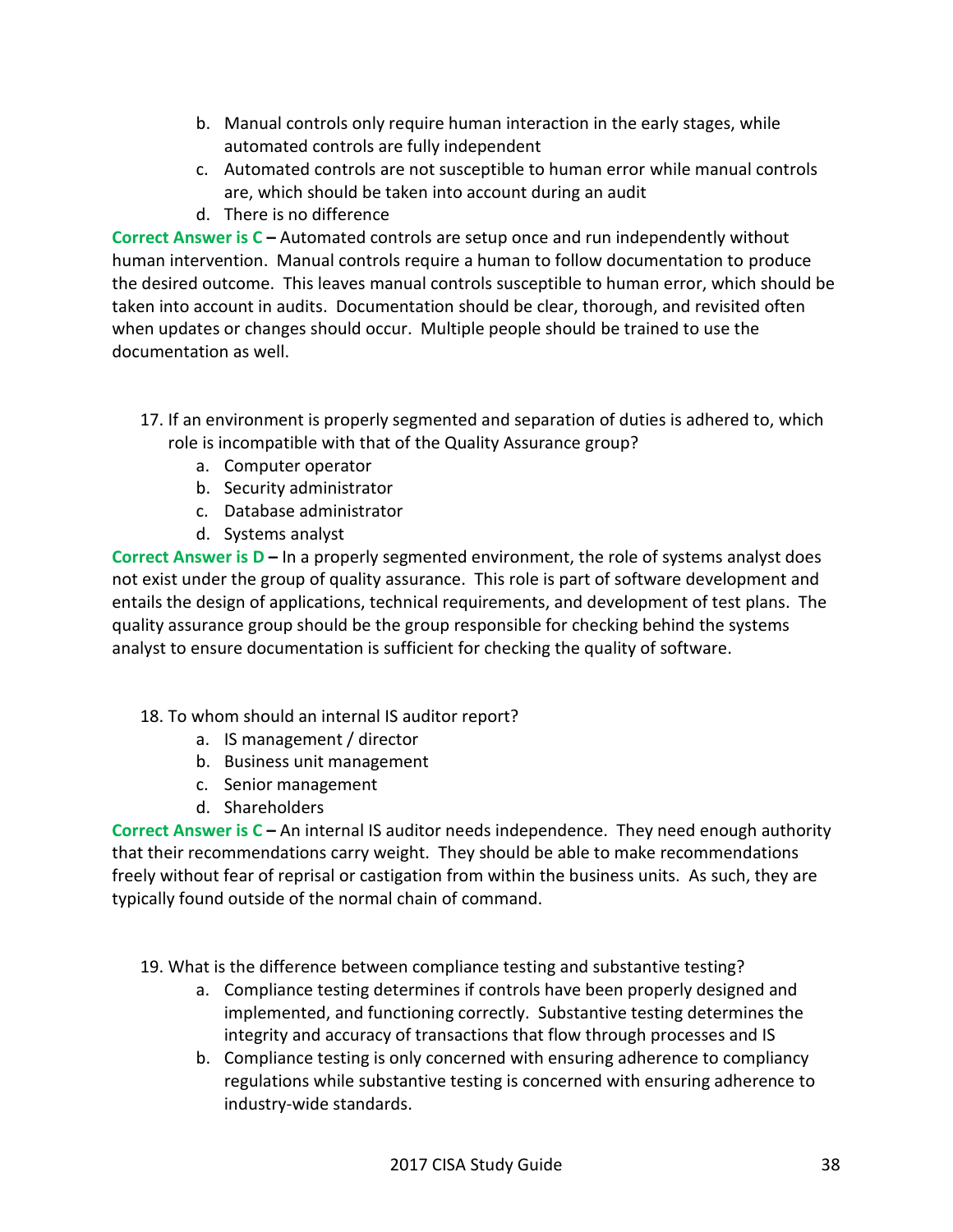- c. Compliance testing focuses on the processes of the business, while substantive testing focuses on IS processes.
- d. Substantive testing is a part of compliance testing.

**Correct Answer is A –** Compliance testing attempts to ensure that control procedures have been properly designed and implemented. It is also concerned with whether or not the control is functioning as it should. It often examines things such as change and configuration management processes. Substantive testing attempts to ensure the accuracy and integrity of information flow. An example would be test transactions that are followed and tested at each phase of the process.

- 20. What is/are the primary measurements used to determine the effectiveness of a biometric system?
	- a. False reject rate
	- b. False accept rate
	- c. Crossover error rate
	- d. All of the above

**Correct Answer is D – Biometric systems are judged by three main metrics: false reject rate,** false accept rate, and crossover error. False reject rate is when valid users are rejected erroneously—margin of error is too small. False accept rate is when unauthorized users are accepted in error—margin of error is too large. Crossover error rate is the point where the false reject rate is equal to the false accept rate—this is the balance you want to strike for biometric systems.

- 21. What is the difference between reduced sign-on and single sign-on?
	- a. Reduced sign-on is the consolidation of credentials needed for users to access services, while single sign-on is the reduction in the number of times a user must login
	- b. They are interchangeable terms
	- c. Reduced sign-on is the limitation placed on user accounts such that they can only login at certain times of the day, while single sign-on is a method in which the user only has to login once to access all services
	- d. Both a and b

**Correct Answer is A –** Reduced sign-on is where authentication repositories are consolidated such that individual applications all use a single source of authentication. This ensures users do not have to remember many different credentials for different applications. Single sign-on is an environment where many applications in an environment are aware of the authentication status for a user such that the user does not have to login again with the same credentials.

- 22. What is the strongest measure an auditor can recommend for an organization to secure their Wi-Fi network?
	- a. Disable SSID broadcast
	- b. Implement MAC address filtering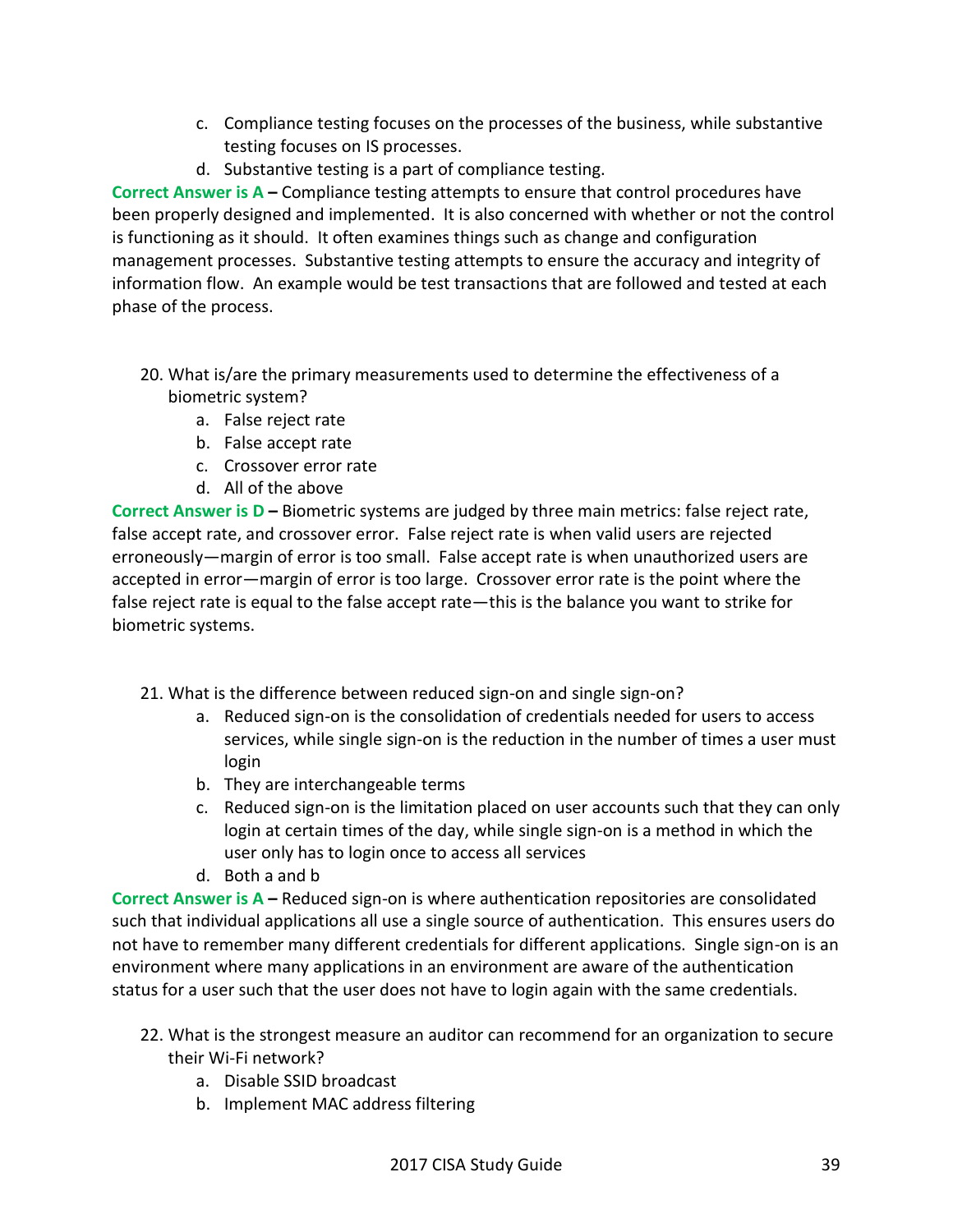- c. Use a 12-character or longer pre-shared key
- d. Implement 802.1x certificate-based authentication

**Correct Answer is D – The strongest form of wireless authentication is to use 802.1x with a** requirement for a PKI-issued certificate combined with user login. Often this is tied to RADIUS or Active Directory. Disabling SSID broadcast should not be considered a strong control as a malicious actor will be able to easily see the network regardless. Security through obscurity is rarely an effective technique, but can be used as part of a defense-in-depth strategy. MAC address filtering is a step up, but is still relatively easily bypassed by hackers who can manually change their MAC addresses to match those they see actively connected to the network. Using a long, complex pre-shared key is a good option, but it must be rotated manually and often to ensure security. This introduces complexity and the chance for human error. It must also be combined with strong encryption greater than RC4.

- 23. Which of the following is an example of asymmetric, or public key, cryptography?
	- a. AES
	- b. ECC
	- c. DES
	- d. Blowfish

**Correct Answer is B –** Elliptic curve cryptography is an example of asymmetric encryption. Asymmetric encryption refers to two different keys being used for different reasons. The private key is used to decrypt content that has been encrypted with the public key. This ensures only the intended recipient can read the content. Signing the content with the private key then means others can be sure the content came from the proper sender. The other options listed are examples of symmetric encryption where only a single key is used for encryption and decryption. These types of applications typically combine a password as a point of entropy and security for the key. These are best used in one-way communications between a small number of users and require the password or entropy key to be sent in an out of band method.

24. What constitutes a tier 4 data center reliability rating?

- a. Single-path cooling and power distribution
- b. Multi-path, single-active cooling and power distribution without a raised floor
- c. Multi-path, dual-active cooling and power distribution with a raised floor
- d. Multi-path, single-active cooling and power distribution with a raised floor

**Correct Answer is C – Tier 4 is the highest rated datacenter. It is fully redundant in every aspect** (UPS, generator, and cooling distribution) and has a raised floor. Tier 1 contains a single-path power and cooling. A UPS, generator, and a raised floor are not requirements. Tier 2 may have redundant components for cooling, but power is single-path. Maintenance typically requires downtime in Tier 2 datacenters. Tier 3 datacenters include multi-path, single active cooling and power with a raised floor, UPS, and generator.